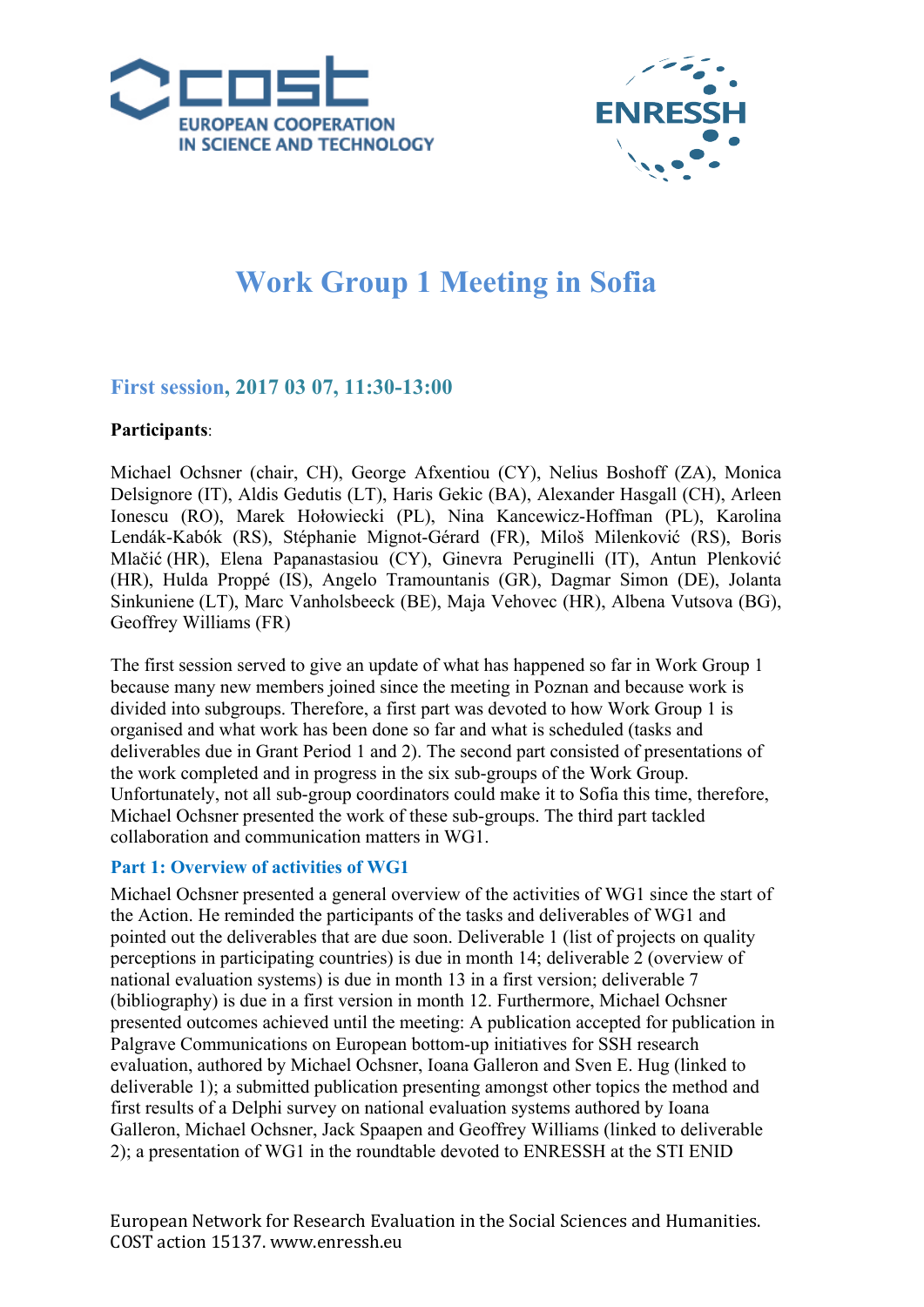



conference in València; a presentation of the method and first results of the survey on national evaluation systems at the OpenEvaluation conference in Vienna.

## **Part 2: Report of the sub-groups** (see PowerPoint for more detailed information)

## *SG1: Legal frameworks (Karin Byland, Ineta Kristovska and Yulia Stukalina; presented by Michael Ochsner)*

After identifying knowledge gaps concerning the sub-group's topic, a semi-structured questionnaire was designed to gather knowledge on legal rules and policy directives for the evaluation of academic research in the social sciences and humanities in different countries. The questionnaire aims at a comparative analysis of current research evaluation policies and guidelines with regard to the evaluation of academic publications, research projects, researchers and research institutions. The questionnaire will be sent out to the members of the Action to get an accurate description of the state of the art of legal requirements for research evaluation in SSH.

## *SG2: Evaluation procedures (Michael Ochsner and Aldis Gedutis)*

The work has been centred around deliverable 2, overview of national evaluation systems. After the discussions on terminology in Poznan, and the analysis of the results of the first round of the Delphi survey (presentation at OpenEvaluation conference and publication), the sub-group designed the questionnaire for the second round of the survey.

## *SG3: Peer review (Dagmar Simon and Geoffrey Williams)*

In Poznan, the main topics were discussed and issues identified. Due to changes in the professional life and to obligations in WG4, the coordinators of the SG suggested that other participants take over the coordination of the group. Nina Kancewicz-Hoffman and Monica Delsignore volunteered to take over.

## *SG4: Scholars' notions of quality and impact (Michael Ochsner and Stéphanie Mignot-Gerard)*

This SG works closely together with the Special Interest Group "Early Career Investigators" (SIG ECI). In cooperation with the SIG, a questionnaire for qualitative interviews with early career investigators was drafted. It contains amongst other the implicit notions of quality of ECI. A second strand of work included an STSM in January, during which Mišo Dokmanović from Macedonia visited Michael Ochsner at FORS, Switzerland. They drafted a methodology and a survey on quality criteria that will be administered in the second quarter of 2017 to all Macedonian researchers in the social sciences.

## *SG5: Scholars' attitudes towards and behaviour regarding evaluation (Marc Vanholsbeeck)*

Using a questionnaire with open questions, the SG collected experiences of scholars' reactions to evaluations as well as own experiences with evaluation and its problems and advantages. The SG also collected literature on scholars' behaviour. While many opinion papers have been published on the issue, it seems that empirical work is scarce.

## *SG6: Bibliography (Ewa Rozkosz; presented by Michael Ochsner)*

Together with WG4, it was decided that Zotero will be used as software for storing bibliographic data. It was also decided that WG1 has its own Zotero group where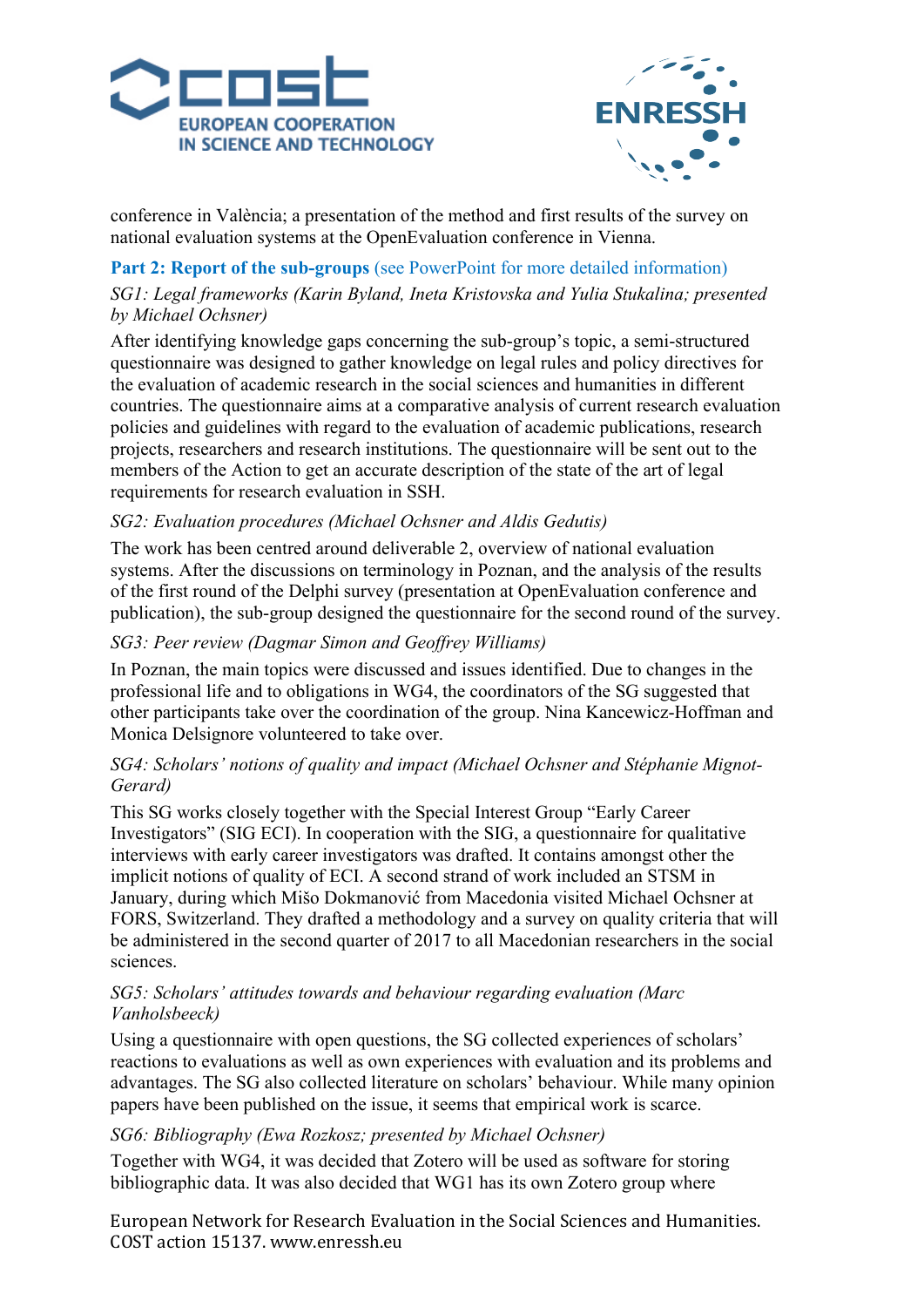



literature relevant for WG1 is collected and an own categorization system is used. Literature that has been considered important will be uploaded to the all-Action Zotero group and categorized according to the joint categorization system. So far, around 600 entries are in the WG1 bibliography. Another 400 are ready to be imported. Members of the SGs are asked to collect their literature and upload it to the Zotero group as soon as a member of the SG is appointed that will get the administrative rights to do so.

## **Part 3: Organization and communication**

A challenge to the organization of WG1 was the growth of the Action. Michael Ochsner reported that he was occupied with welcoming new members to the WG and directing them to the sub-groups. Communication was another challenge as Slack is very useful exactly if new members join the sub-groups or if sub-group coordinators are temporarily off or ill as it happened during the time between Poznan and Sofia. In this case, not having full information on Slack, the SG risks to come to a full stop as nobody can take over without the information what happened. Several alternatives were discussed (facebook, linkedin etc.) but votations showed that Slack was the preferred option. However, it should be used as a log-file rather than main communication tool as most people are used to email. It was agreed that Slack is updated regularly with what was discussed via email, at least by the sub-group coordinator.

As tasks of the WG are varied, Michael Ochsner suggested to have two different types of contributors to the sub-groups to simplify organisation: researchers and informants. Researchers are involved in conceptual works and design the methodology for answering the research questions and finishing the deliverables. Informants are concerned with information regarding their countries (and other countries for which they have specialist knowledge). They answer to the questionnaires or find specialists in the countries who can give high quality information. Of course, a person can take both roles of contributors or be a researcher in one SG and informant in others.

As a last point regarding organisation, Michael raised again the issue that there is no subgroup yet on ethics or philosophical questions on evaluation and that there might also be other topics such as publication and dissemination practices. Alexander Hasgall volunteered to be the coordinator of a sub-group 7 on philosophical questions on evaluation. Alexander Hasgall and Marc Vanholsbeeck suggested that there could also be a sub-group on open access issues. Michael Ochsner suggested that this issue concerns all sub-groups in one way or another, therefore, a second transversal group could be created. There was a discussion whether it is better to have an SG or a transversal group. Because the two persons most interested in the topic already were coordinators of an SG, it was decided that for the moment there will be a transversal group, co-coordinated by Marc Vanholsbeeck and Alexander Hasgall. If need arises, it still can be transferred into a full SG.

The meeting ended with a call for joint projects between members of WG1 or the Action in general from at least two countries. During the meeting, there will be several spots for brokerage of joint projects.

## **WG1: second session, 2017 03 08, 11:00-13:00**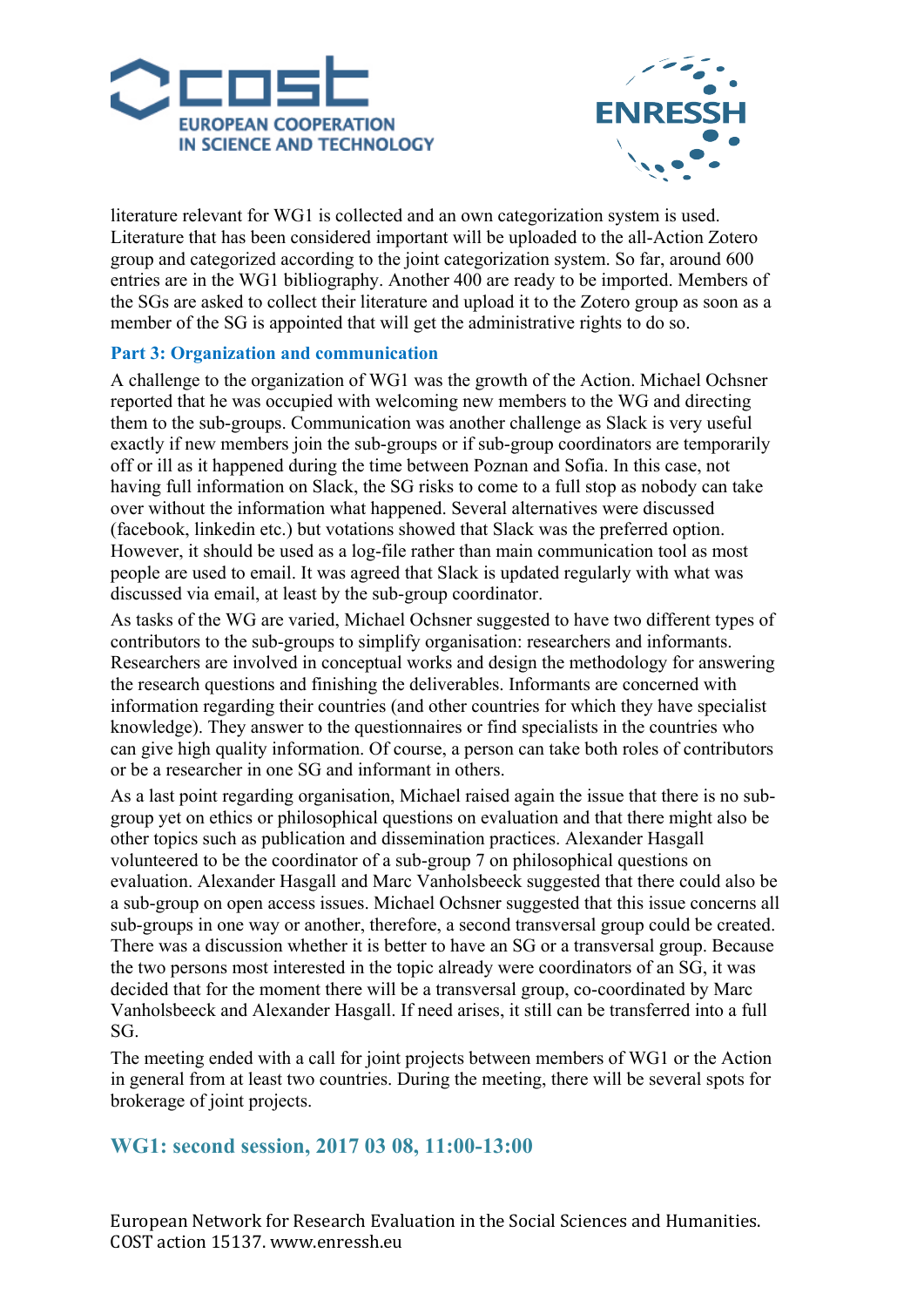



**Participants**: Michael Ochsner (chair, CH), Monica Delsignore (IT), Aldis Gedutis (LT), Haris Gekić (BA), Elea Gimenez Toledo (ES), Clémentine Gozlan (FR), Alexander Hasgall (CH), Arleen Ionescu (RO), Arnis Kokorevics (LT), Nina Kancewicz-Hoffman (PL), Stéphanie Mignot-Gérard (FR), Miloš Milenković (RS), Boris Mlačić (HR), Elena Papanastasiou (CY), Hulda Proppé (IS), Elias Sanz-Casado (ES), Dagmar Simon (DE), Jolanta Sinkuniene (LT), Angelo Tramountanis (GR), Marc Vanholsbeeck (BE), Maja Vehovec (HR), Albena Vutsova (BG), Geoffrey Williams (FR)

The second session served the sub-groups to coordinate their work. As there were many new participants, this was a good occasion to start new work.

## *SG1: Legal frameworks (Karin Byland (absent))*

Participants: Jon Holm, Monica Delsignore and Ginevra Peruginelli

As Ginevra Peruginelli had to leave early, Jon Holm, Monica Delsignore and Ginevra Peruginelli met informally before the WG1 session, which gave Jon Holm the opportunity to join SG2 during the meeting. They tested the questionnaire proposed by SG1 and approved it so that it can be sent out to the Action's participants.

## *SG2: Evaluation procedures (Michael Ochsner and Aldis Gedutis)*

Participiants: Michael Ochsner (chair, first half), Aldis Gedutis (sub-chair), Elea Gimenez Toledo, Jon Holm, Arleen Ionescu, Elias Sanz-Casado.

The discussion started with Michael's presentation of the state of art in the SG2. The milestones and deliverables for the first grant period were also discussed. The initial survey taken before the COST Action had started was briefly presented. The peculiarities of the survey, such as the question on the existence of national evaluation system, were stressed out. Later on the second questionnaire on the national evaluation systems (prepared by Emanuel, Michael and Aldis) was presented. Some methodological issues were tackled, e.g. it was decided that due to ethno-methodological approach and instruments the differing responses from the same country might provide interesting insights into the nature of the evaluation system analysed. The questionnaire is to be started by the beginning of April, 2017. The results of the survey are to be presented during the Antwerp meeting in July. Then the communication issues within the subgroup were discussed. It was decided to give Slack one more chance and to combine Slack communication with e-mailing. The last part was devoted to short presentations of the SSH evaluation systems in the countries of the subgroup's participants – Norway, Spain, Romania and Lithuania. These systems have both similarities and differences; thus, this might be of great interest for further comparative analysis.

#### *SG3: Peer review (Nina Kancewicz-Hoffman and Monica Delsignore)*

Participants: Nina Kancewicz-Hoffman (chair), Monica Delsignore (sub-chair), Boris Mlačić, Angelo Tramountanis, Geoffrey Williams

The subgroup is open and looking for more participants.

The aim of the Subgroup 3 is to prepare an overview of peer review practices (an expected deliverable of Workgroup 1 in month 36). The overview should cover peer review related to: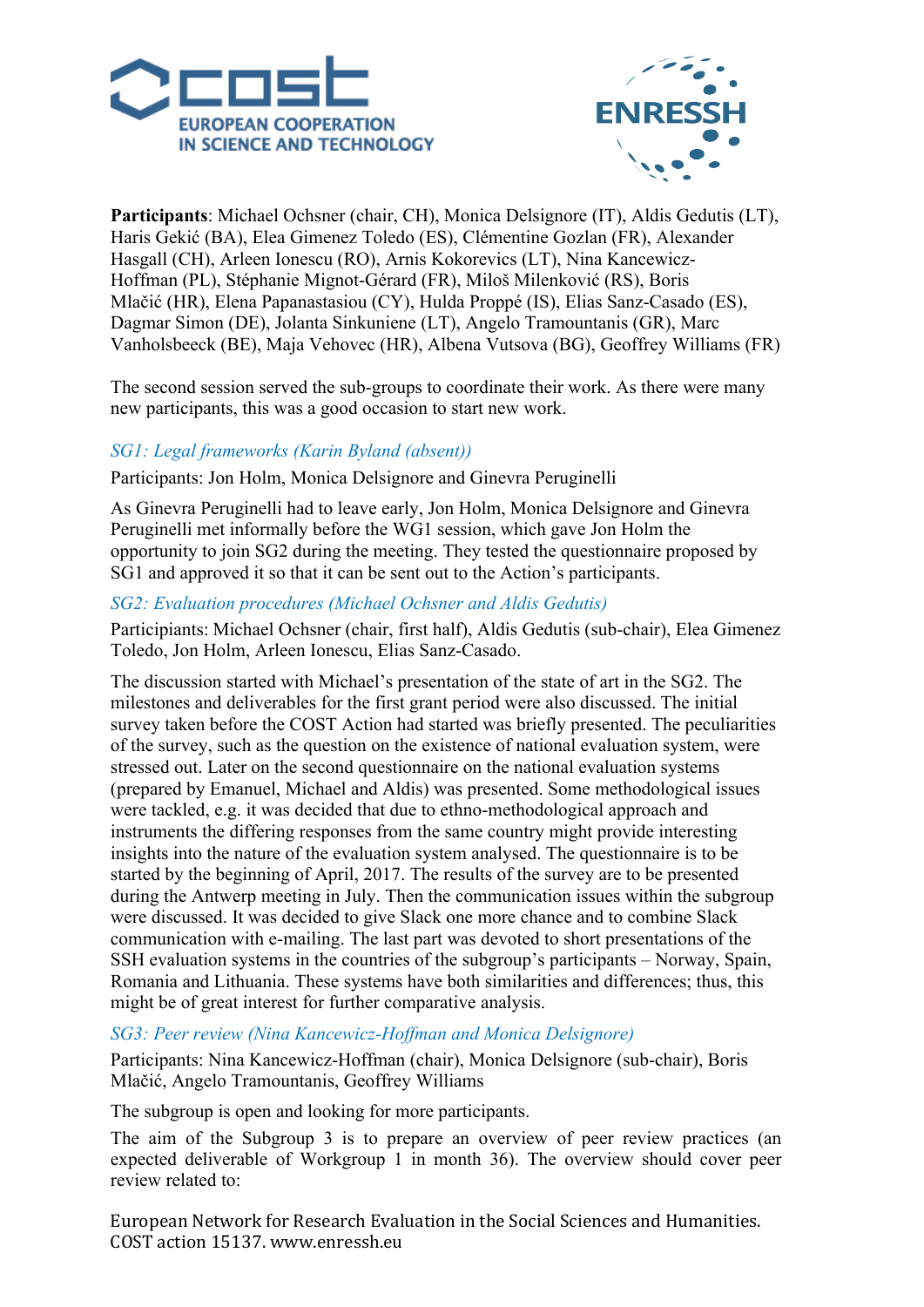



- Institutions
- Research project proposals
- Individuals / promotion
- Journal articles
- Monographs and other scholarly books for publications (peer review for publishers)
- Conference submissions
- Reviews of scholarly books published in scholarly journals as peer review

The subgroup suggests the following next steps:

- 1. Take up contact with the COST Action PEERE 'New frontiers of peer review', aiming to set up collaboration re peer review in SSH; Geoffrey Williams has already been in contact with Dr. Marco Seeber (Belgium) who is a member of both ENRESSH and PEERE and they will discuss now possible specific joint actions.
- 2. Start collecting bibliography on peer review (an expected milestone in Month 14). Geoffrey Williams will create for sub-group members a Dropbox Folder for relevant documents; the aim is to populate it.
- 3. Analyze the ESF Survey Analysis Report on Peer Review published in 2011, to consider if it could be a good starting point for the overview.
- 4. Identify issues in peer review relevant for SSH and reflect how to structure the overview. The topic of peer review is a huge one, ENRESSH should focus on specific issues relevant for SSH and the subgroup will propose them. The participants discussed about some of those issues such as value of impact factors and metrics in peer review, training of reviewers, conflict of interest, transparency, remuneration, costs of evaluation, open access.
- 5. Reflect how to collect information about peer review in different countries for the overview; one option is to prepare a questionnaire.

Nina Hoffman will propose ways to organize the work of the subgroup on issues 3, 4 and 5.

Nina Hoffman will take up contact with ESF and Geoffrey Williams with the British Academy exploring their interest in taking part to the Action as Observers.

## *SG4: Scholars' notions of quality and impact (Michael Ochsner and Stéphanie Mignot-Gérard*

Participants: Stéphanie Mignot-Gérard (chair), Michael Ochsner (joined second half), Elena Papanastasiou, Mimi Urbanc

The work of this sub-group is related to the work in the SIG ECI. Thus, information of early career researchers' notions of quality will be elaborated in the framework of the work in the SIG. Therefore, the work should be completed by work on the notions of quality of experienced researchers. A qualitative approach as in the SIG was chosen, which complements nicely the quantitative work done in this sub-group (see STSM Mišo Dokmanović). It was discussed how to best evoke quality criteria from experienced researchers. It was decided that the word "quality" should not be used. Rather the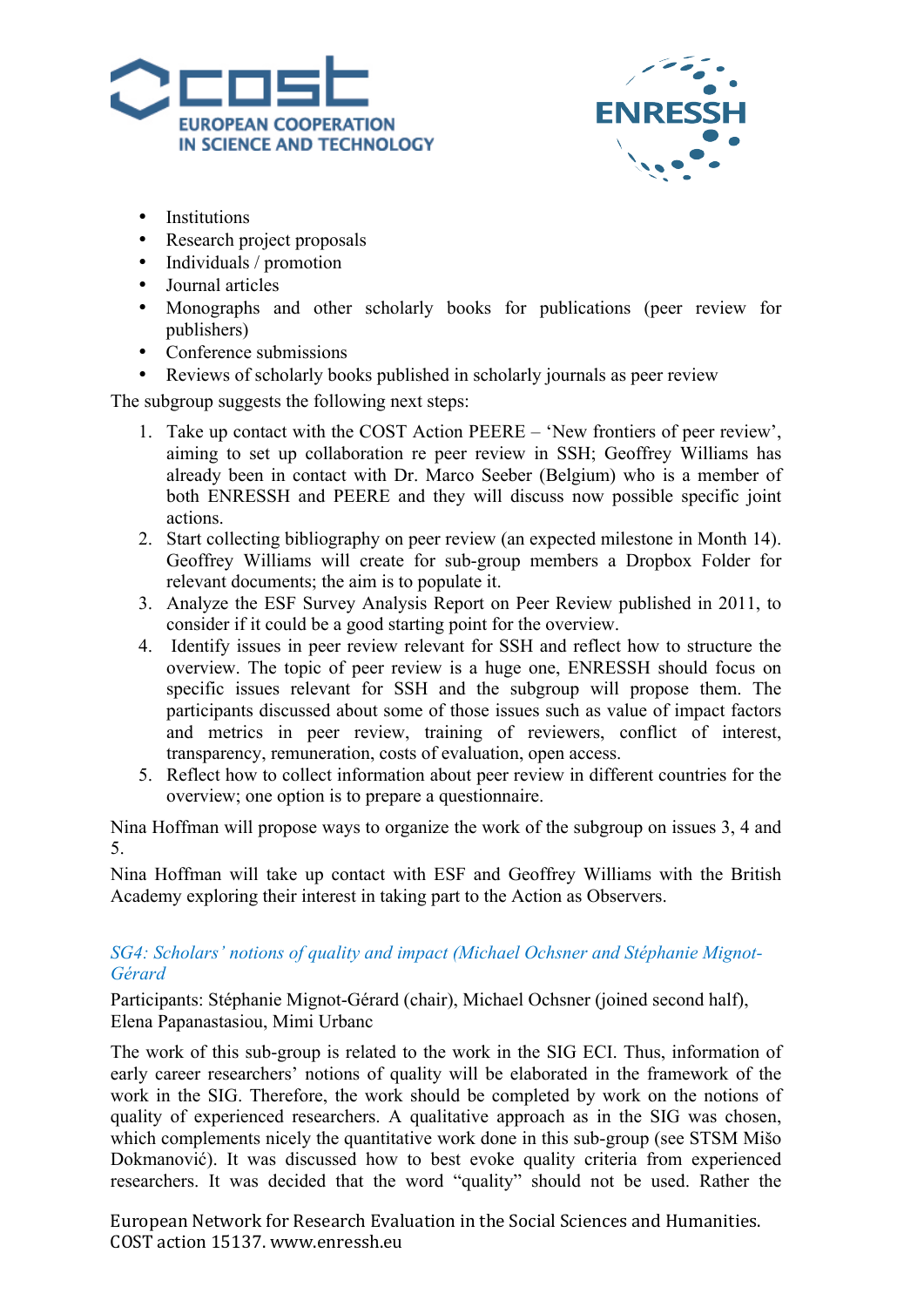

![](_page_5_Picture_1.jpeg)

interviewers will ask the researchers to talk about a piece of research they are proud of. The target group was also subject to discussion and it was decided to look for highly visible experienced scholars. For later work, it was suggested to contrast the results with interviews with experienced non-visible scholars to get a more complete picture. Countries present at the meeting included Cyprus, France, Slovenia and Switzerland and the sub-group is very open to include other countries.

### *SG5: Scholars' attitudes towards and behaviour regarding evaluation (Marc Vanholsbeeck)*

Participants: Marc Vanholsbeeck (chair), Clémentine Gozlan, Arnis Kokorevics, Miloš Milenković, Hulda Proppé, Maja Vehovec

The questionnaire was presented to the new members of the SG and its main dimensions were discussed. It appears that, as an exploratory tool and a way to collect bibliography – and particularly about less accessible literature at national level, in vernacular languages - , the questionnaire is very welcome and may be sent to more delegates within the COST action. On the basis of the received answers to the questionnaire as well as the literature (see i.a. Vanholsbeeck 2011), the group also decided to build its further work on the hypothesis that the introduction of performance indicators and other NPM related management tools in the research(ers') assessment procedures leads in many cases to ambivalent attitudes on the researchers' side, who perceive threats (e.g. for the valorization of civic engagement, or the publication in vernacular languages) as well as some opportunities (e.g. for gender equality, limitation of the interpersonal biases in assessment, etc.) We also discussed the factors that impact the attitudes in one direction or the other and that are "beyond the ambivalence", such as: the disciplinary specificities, the national regulation for evaluation, the socio-professional position and the "position in the field" (see i.a. Gozlan 2016), the role(s) played by the researcher in the evaluation, the specificities of the different situations of evaluation themselves.

The group decided to target senior researchers with relevant experience both as being evaluated and as evaluators. The aim is twofold: to produce complementary material to what is done in the SIG (which is targeting ESR), and to benefit from some diachronic perspectives on the changes that happened (or not) during the last 10-15 years.

Nevertheless, the existing questionnaire was not intended to be sent as such to researchers outside of ENRESSH. Therefore, the group discussed the feasibility of administrating a proper survey. It appeared though that it may be too challenging to get enough respondents and to analyse properly the results of the survey (the core of the SG5 having mainly experience in qualitative research). So, the effort was re-oriented towards the preparation of qualitative interviews that will be conducted in different countries by voluntary ENRESSH delegates.

The SG leader will come back to the SG members and to the people that have sent answers to the questionnaire after the Sofia meeting, via e-mails, and makes some suggestion for the next steps, in order to operationalize the research that is to be done.

*SG6: Bibliography (Ewa Rozkosz (absent))*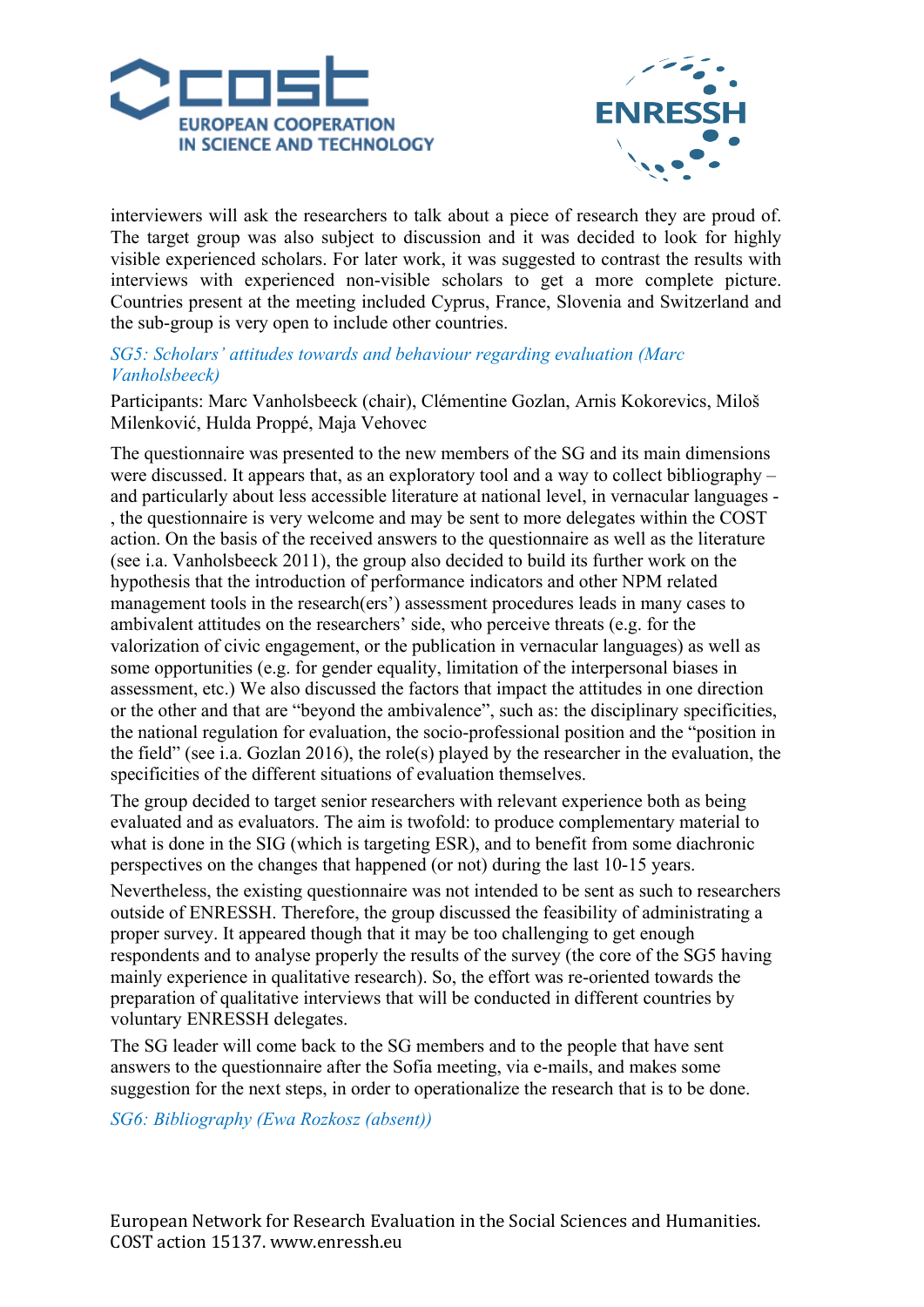![](_page_6_Picture_0.jpeg)

![](_page_6_Picture_1.jpeg)

Participants: Geoffrey Williams (chair), Elea Gimenez Toledo, Raf Guns, Clémentine Gozlan, Alexander Hasgall, Arleen Ionescu, Michael Ochsner, Antun Plenković, Elias Sanz-Casado, Angelo Tramountanis, Alesia Zuccala

The sub-group 6 did not meet at the WG1 meeting but had a joint meeting with the WG4 members concerned with the bibliography on March  $7<sup>th</sup>$ . It was decided that each WG keeps its own bibliography for its work and provides the final, cleaned entries to the WG4 all-Action bibliography. A subcommittee will create a list of tags to organize the joint bibliography (see WG4 minutes).

## *SG7: Philosophical aspects (Alexander Hasgall)*

Participants: Alexander Hasgall (chair), Haris Gekić, Dagmar Simon

Being a new sub-group, the meeting served to constitute the sub-groups aims and goals. The main questions and issues were identified and discussed. The name for the group has still to be defined more clearly. Central to the group's aim is the discussion about concepts and ethics of evaluation. Important terms to discuss and investigate are values and transparency.

## *T1: Gender (Hulda Proppré)*

Participants: Hulda Proppré (chair), Monica Delsignore, Jon Holm, Karolina Lendák-Kabók, Michael Ochsner

This transversal group met informally as all participants are active in other sub-groups. Until now, only Hulda Proppré and Michal Ochsner were part of the group, so the recruitment of new members from different sub-groups was important. It was briefly discussed that only a balanced approach to gender can lead to gender equality. Therefore, also a balanced composition of the group regarding gender is an aim. So far, the group was in action within SG2 and implemented an additional dimension "gender" in the overview of evaluation systems and in SG5. Similar interactions are to be established with all SGs.

*T2: Open Access (Marc Vanholsbeeck and Alexander Hasgall)*

## Participants:

Due to restrictions of time, this transversal group did not yet meet. Its constitutional meeting will be at an upcoming WG meeting.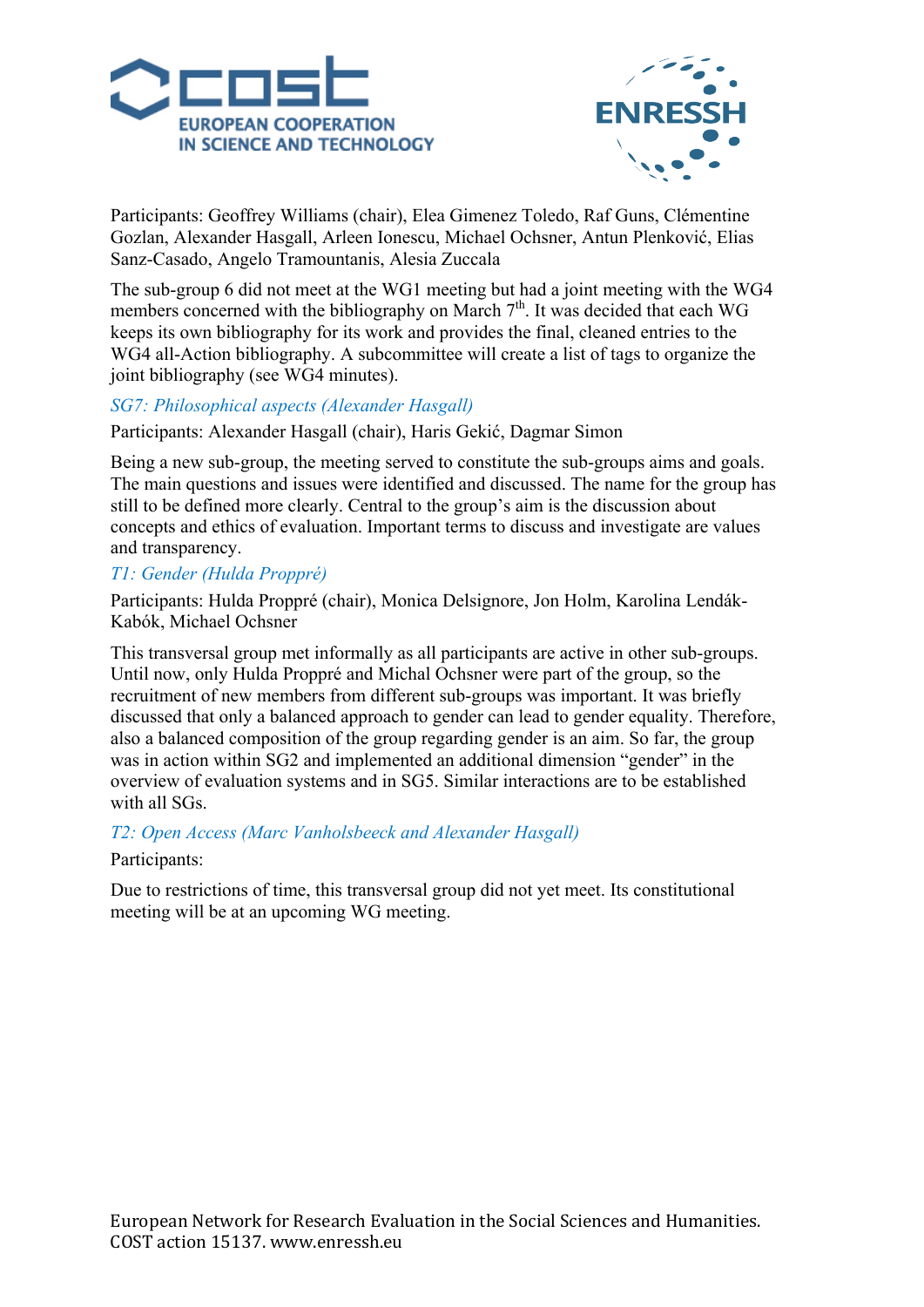![](_page_7_Picture_0.jpeg)

![](_page_7_Picture_1.jpeg)

# **Work Group 2 Meeting in Sofia**

# **First session, March 7**

**Participants**: Chair: Jack Spaapen; co-chair: Reetta Muhonen

The main aim of the WG2 session  $1$  – discuss the typology of modes of SSH engagement

The main idea of the session 1 of the WG2 in Sofia was to discuss the work that STSM candidate Reetta Muhonen, had done woth the close assistance with the WG2 leader Paul Benneworth and vice-leader Julia Olmos Penuela for the WG2's main aim of the  $GP1 - typology$  of modes of SSH engagement.

After opening words by Jack Spaapen, the session continued with the presentation "SSH pathways to societal impact" presented by Muhonen. After the presentation, the group was divided into subgroups for giving feedback of suggested typology of modes of SSH engagement by discussing the following questions:

## Groupwork

- 1. What do you think about the (implicit) idea of impact here?
	- focus is now on interactions/mechanisms
- 2. Are there missing pathways/missing elements? Is there stuff not captured?
- 3. Which of these models are the most attractive for policy makers and why?
- 4. How applicable are these models generally e.g. to STEM fields?
	- are we capturing the essence of SSH?

After working in subgroups, we gathered together and one person of each subgroup presented their views on the discussed questions. Subgroups thoughts on the discussed questions:

- 1. What do you think about the (implicit) idea of impact here?
	- Did we also consider cases where lots of effort was put into having an impact, but without any impact in the end?
	- Can we use the pathways to design impact in future projects?
	- We prefer to emphasize the pathways, not the impact. Isolating impacts often makes them look quite insignificant; the context provides the significance. Also, academics can be hold responsible for the effort they put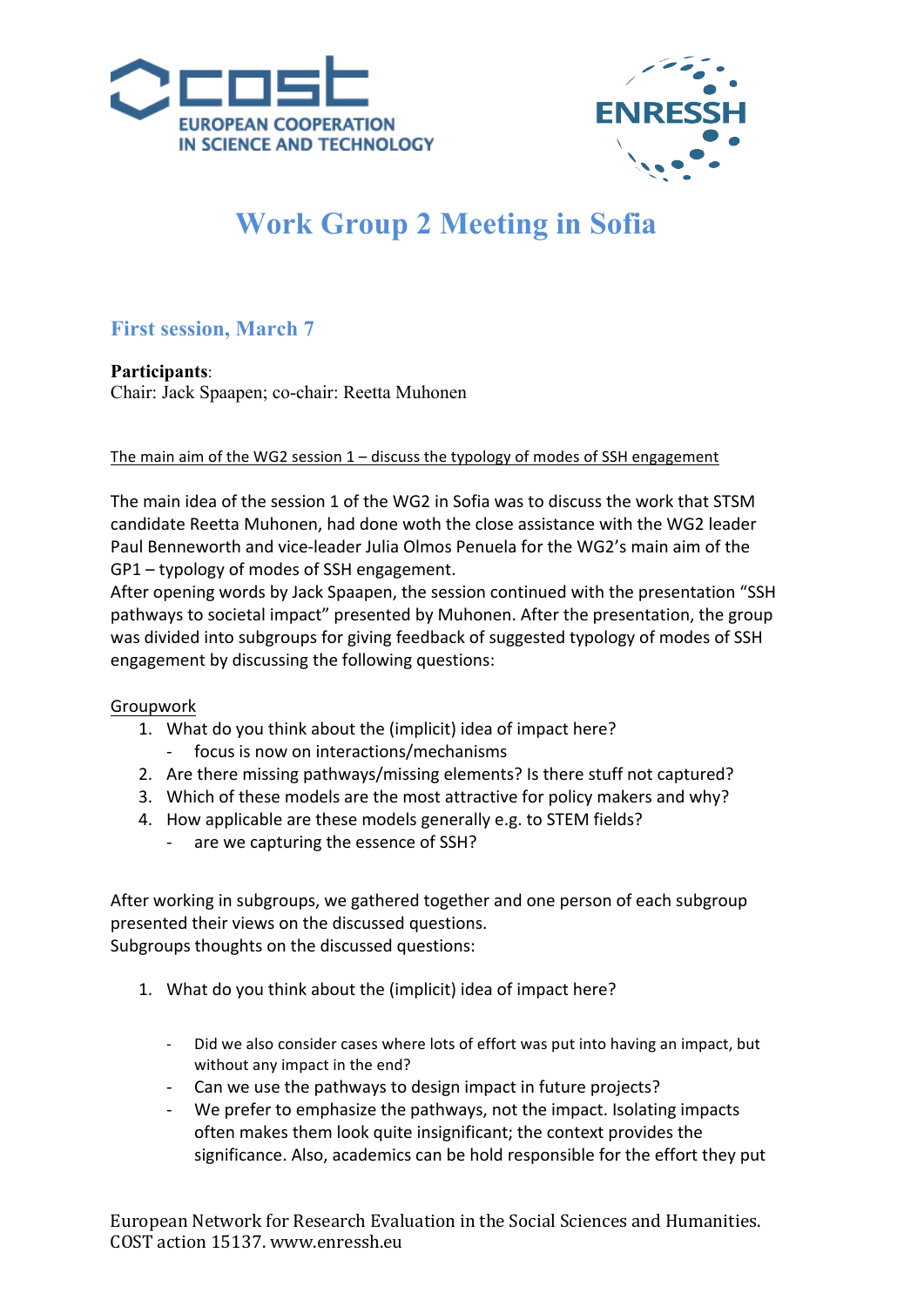![](_page_8_Picture_0.jpeg)

![](_page_8_Picture_1.jpeg)

into having an impact, but not for the impact itself which depends on other factors as well.

- Should we also considers spill-overs, in a positve sense, of the pipeline? For example, unintended impacts like people who feel empowered by being involved in research?
- What is the intended use of the list?
- Linking up the pathways to impacts or audiences would help to assess the effectiveness of the pathways in different contexts
- For the first question our group focused more on the topic of the impact, which was missing in the fiche. We discussed what would be the social impact of SSH research and we could not agree upon the two possible impacts: Change and Relevance.
- not uni-directional relation between research and impact
- society needs to be ready to accept innovation, research can be good and also be very relevant but not have an impact yet, because society is not ready to take it yet. However, research might still be seen many years later as having a huge impact (also time dimension)
- models are good to describe or trace impact but they cannot measure it. The conception of impact is that there is already impact. However, different qualities of impact can be identified but it is not scalable in the sense of project one = impact 5 and project two = impact 7 (is that needed in the first place?)
- impact can be intentional or coincidental. models do not differentiate between them nor acknowledge that there is something like coincidental impact. Impact is conceptualised as something that must be treated in research (impact is one of the most important criteria) but it might be that impact can happen out of mere coincidence (something happens that makes research relevan that wouldn't have been considered relevant when project started), nor has it (impact) been handled by project.
- context matters: society (or even ministry) wants something. That does not mean that it is good for society (e.g. in the early 2000s ethanol has been promoted as that solution to CO2 and individual mobility (societally relevant technological research). Some years latter it has been shown that it is detrimental for society at large (humanities and social sciences as well as NGOs showed that it led to hunger in some countries and environmental sciences showed it is even not sustainable; diesel is more environmental friendly).
- The implicit idea is that you can define impact. But CAN you define it universally in the SSH?
- 2. Are there missing pathways/missing elements? Is there stuff not captured?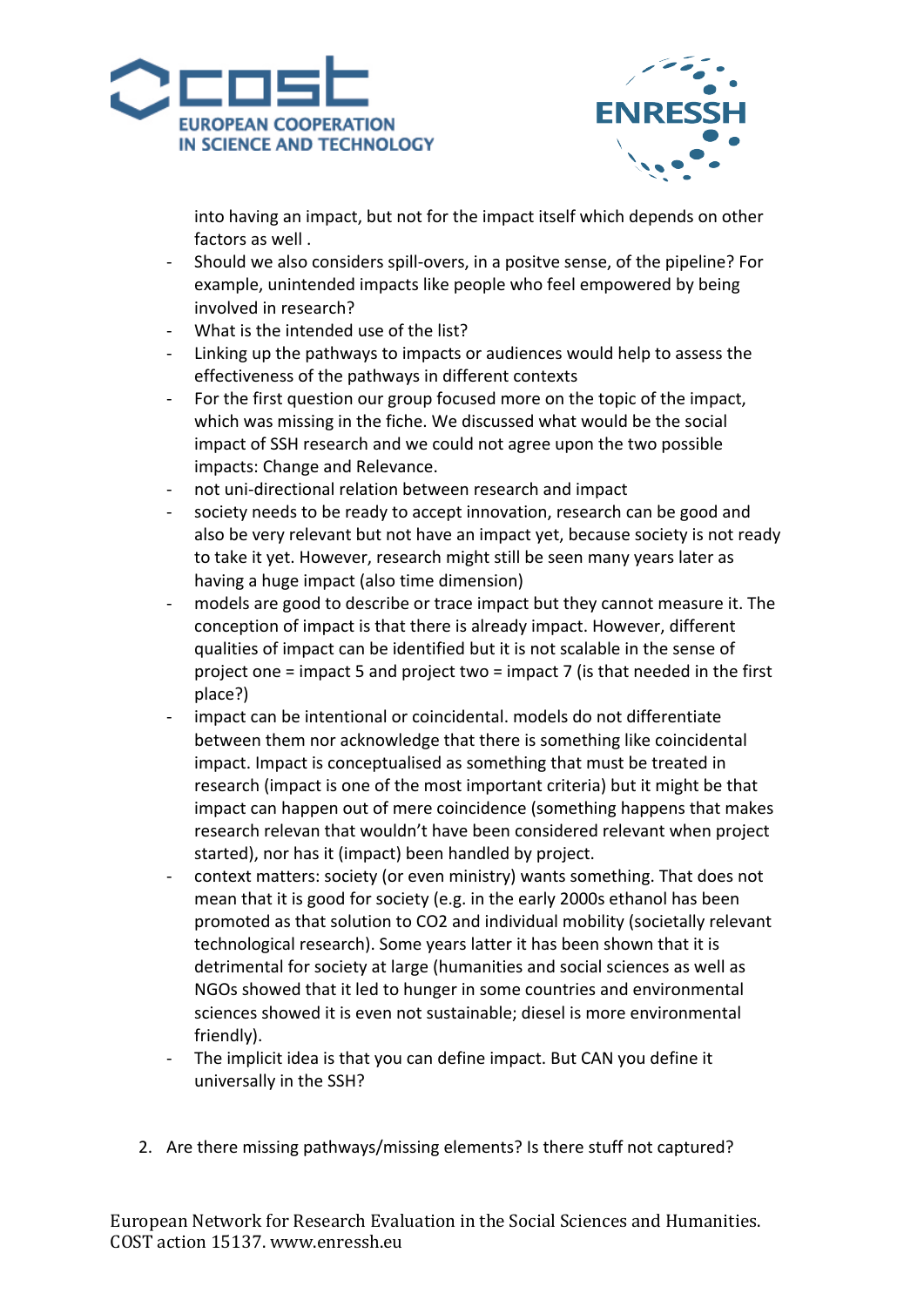![](_page_9_Picture_0.jpeg)

![](_page_9_Picture_1.jpeg)

- What are the assumptions about science, ssh, science society relationships behind the models?
- Knowledge creeps: is this an independent pathway? Or is this pathway coinciding all other pathways? (See the work of Carol Wiss)
- What do we miss? A pathway from society to science, n b naar a, education/teaching pathway, commercialisation pathway, people mobility/embodied knowledge pathway, pathway via other disciplines,
- We would like to know more about contextual factors for each case (the social position of the involved academic, the country from which the case originates). Also, the types of used interactions should receive more attention to better understand the pathways.
- For the second question, we thought that from the fiche it was missing the following question:
	- How to put SSH knowledge into practice? (for example: We were discussion how to engage SSH scholars in politics?)
- -scientific progress cannot always be neatly separated from societal progress (except for the situation where there is no societal progress and no impact).
- - non-linearity. Impact often comes in an erratic way: research is done, reaction of consumers/society, more research is done etc. sometimes, impact is only visible for the last step of research. But what has been (scientifically) important for this last project is maybe not considered as having had an impact. But maybe there wouldn't have been this project with an impact without research before that does not have a visible impact.
- One missing element is determining a way to measure impact in terms of scalability. But there could also be categories of impact that will be created, and those can defer from discipline to discipline.
- The open access of information is missing. We need to address this issue with a focus on policy makers and others (e.g. researchers, society, practitioners).
- The business/economic model as well as the model of the commercialization of services is missing.
- A distinction between co-creation and citizen science is missing.
- 3. Which of these models are the most attractive for policy makers and why?
	- All! We should prevent some models become the preferred or prescribed impact pathways
	- We discussed that in different countries different models are applicable for policy makers, for example: Serbia and Italy: Media Dissemination Model and The Public Engagement Model, Netherlands: Cocreation Model, Bosnia and Herzegovina: The expertise and evaluation model
	- all of them (and more) should be of interest to policy makers as they should be happy with any form of impact resp. research-impact relation.
	- we feel that co-creation might be the one most appealing to policy makers as consumers can be included in the process.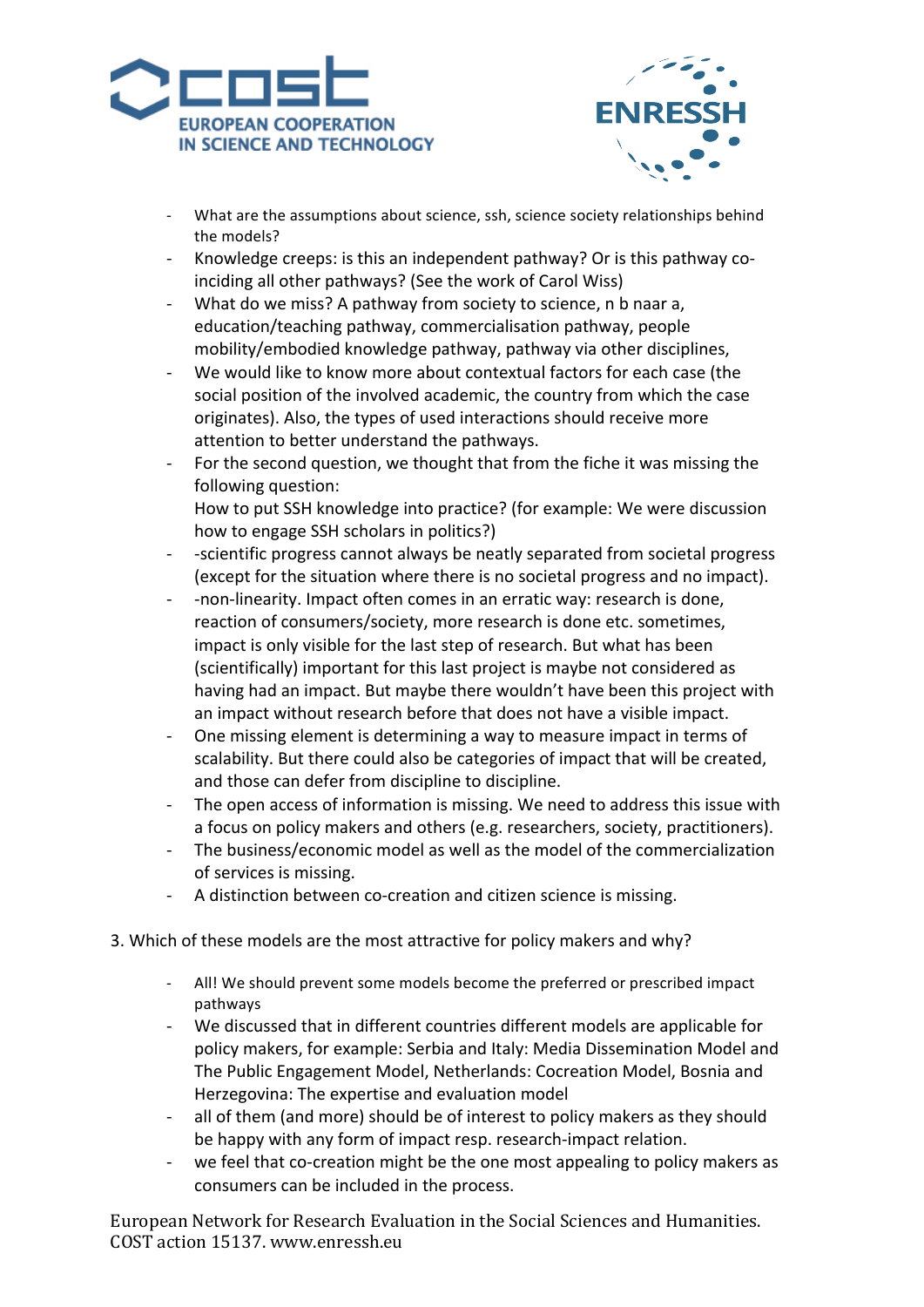![](_page_10_Picture_0.jpeg)

![](_page_10_Picture_1.jpeg)

- we discussed that policy makers might prefer aesthetically attractive models (nice graphs). The middle way of complication might be most appealing: easy to understand but nevertheless making the impression of a "scientific" model (e.g. some feedback loops but not too complicated).
- We did not place a lot of emphasis in this because we do not have control over whether a policy maker will adopt your results or your ideas. So we need to focus beyond that. However, a way of creating more impact in policy making is when one person acts also as a policy maker and as a researcher.

4. How applicable are these models generally e.g. to STEM fields?  $-$  Are we capturing the essence of SSH?

- On the one hand we see a danger in considering all SSH disciplines as one set as there are many differences between them. On the other hand, we see a danger in isolating SSH disciplines, as there is also much overlap with STEM concerning the pathways (the anniversary model could apply to the birthday of Sartre, but also to the annual flue epidemic or the passing of Halley's comete; the seize the day pathway could apply to migration, but also to hiv). However, a difference could be the wording used to label the pathways.
- We agreed that Cocreation model could be applicable for STEM research and Driving societal challenge is more applicable on SSH research, whilst it is not applicable for STEM reserach
- they should? why should there be a difference?
- the models are more complicated or complex than the ones already applied in STEM-fields. More complex always applies if the less complex apply already.
- from other projects, it is our experience that while they opt for a simple model, if presented with a more sophisticated one, they would say that this would also work for them (e.g. catalogue for quality criteria in the humanities spurred interest of chemists)
- SSH is a different discipline so we cannot directly compare the two. Moreover, in most cases people are trying to adapt the STEM methods to SSH rather than the other way around.

# **Second session, March 8**

#### **Participants**:

Chair: Jack Spaapen; co-chair: Reetta Muhonen

On Wednesday the group continued its work based on the WG2's discussions on the previous day. The session started with the summary of the previous day's discussions under subgroups: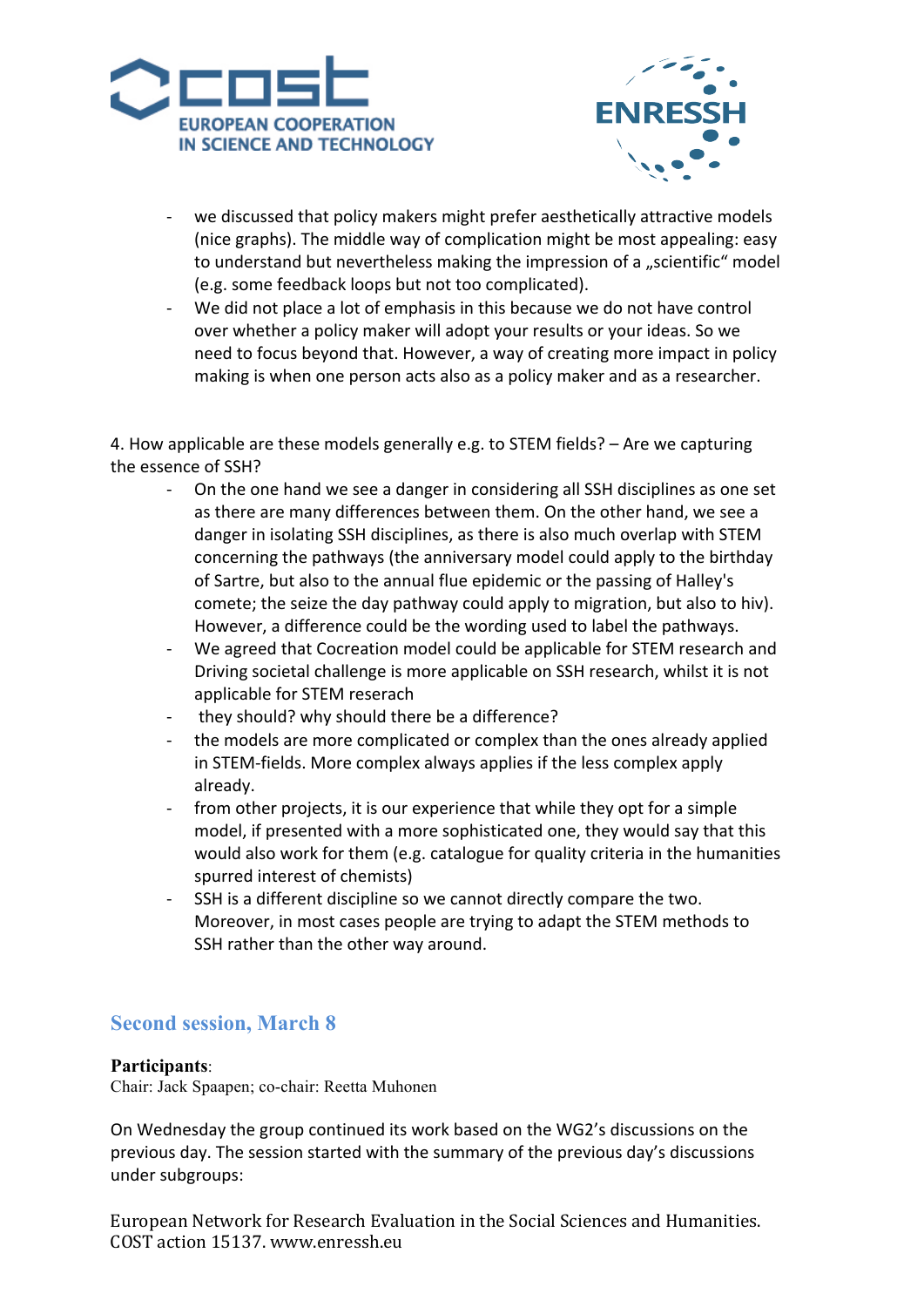![](_page_11_Picture_0.jpeg)

![](_page_11_Picture_1.jpeg)

- Is this a biased picture? All the cases had impact how about those which didn't?
- What should we say about the research where it is not that clear if it has an impact or not?
- Arrows in the visualizations do they give an unintended impression of linearity?
- Are we able to take into account the differences inside SSH?
- Now the focus is on mechanisms do we want to include also outputs/impacts?
- Who decides what impact is? Can impact be also bad?
- Society could be more included, what they are expecting from researchers
- STEM fields might also be interested in our models.

After the summing up the discussion of the previous day, extra attention was still paid to the question: Are there missing pathways/missing elements in our typology of SSH engagement. WG2 group came together with the following check list:

- cocreation and **citizen science, social responsibility**, **open access**
- SSH in making an economic impact, **commercialization**
- experts moving from one institution to another, **mobility**
- political involvement? could this go together with the "mobility" model
- pathway to societal impact via other disciplines
- **teaching**, updating training
- a pathway **from society to science**

The WG2 discussed that if there is not cases dealing with the missing elements in our data, participants are willing to deliver some more cases. Vice-chair of the session, Reetta Muhonen, promised to come back to this after reading through the data again. In the end part of the session of the day 2, WG2 was divided into two subgroups. The idea was to change experiences of country-specific practices in relation to supporting, evaluating and measuring the societal impact of SSH research by discussing the following questions. Extra attention was paid to the last question to discuss concerned the future work of the WG2.

1. What kind of approaches/models do you have in your country in relation to societal impact? Whether you work with case studies, bibliometrics etc.?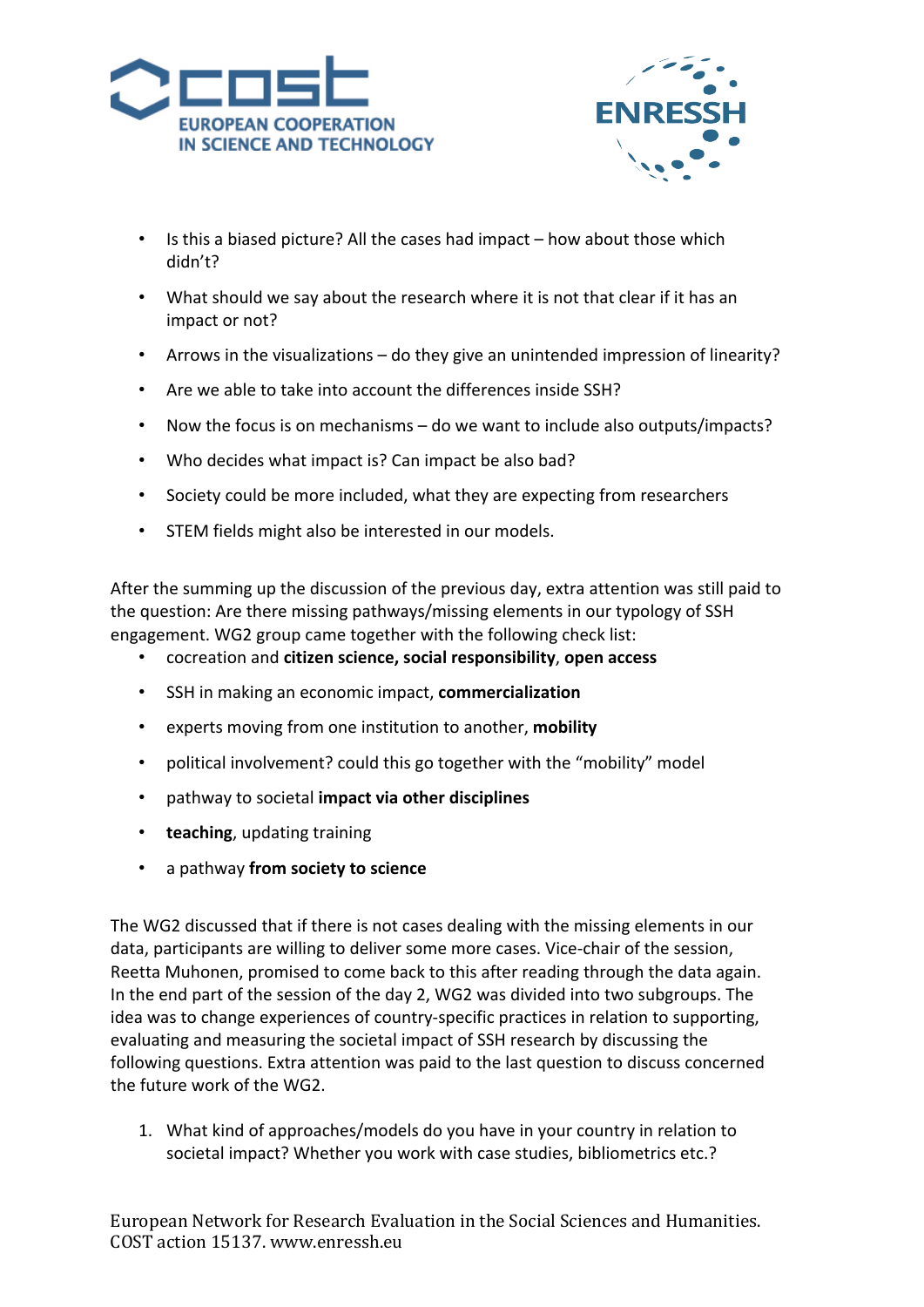![](_page_12_Picture_0.jpeg)

![](_page_12_Picture_1.jpeg)

- 2. In your country how do you perceive the differences inside SSH in relation to societal impact of research?
- 3. In your country how policy-makers are supporting societally relevant research?
- 4. What are the most important topics for WG2's future work?

Finally, the subgroups came up with the following notions in relation to the aims of the WG2:

a) We should increase *understanding* of impact – how is it realized?

- How is it **organized**? (example discussed in the session: 80 Norwegian journals subsidized)

- How is it **institutionalized**? (policy to stimulate societal impact)

b) How can we help researchers to tell their story, to visualize impact?

- Increase systematization of documentation
- Increase understanding of impact, contextuality

c) Do research on social media, electronic traces (not yet fit for evaluation, but information)

- Altmetrics, Contextual Response Analysis

d) Consider the question about the relationship of global and local in relation to impact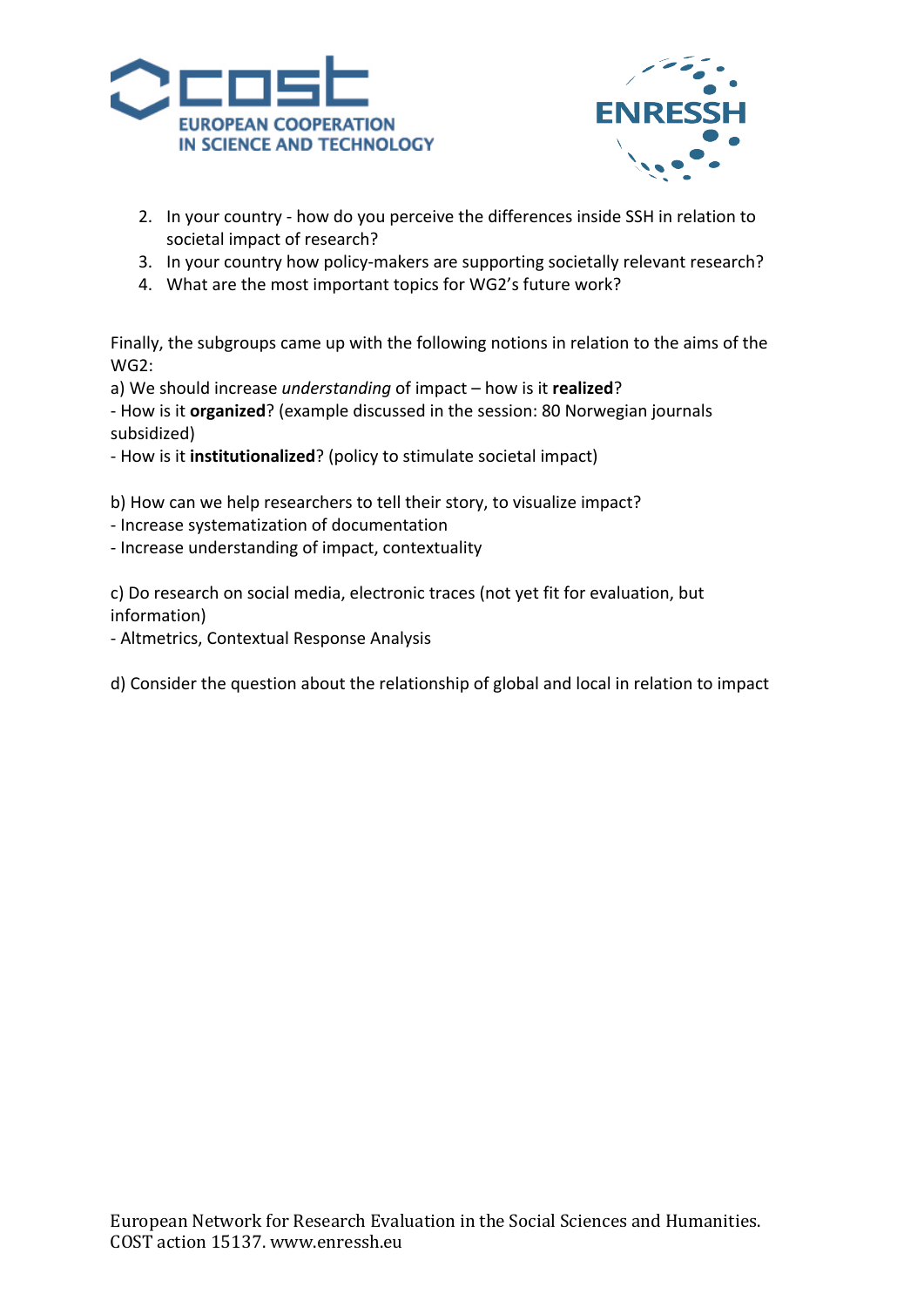![](_page_13_Picture_0.jpeg)

![](_page_13_Picture_1.jpeg)

# **Work Group 3 Meeting in Sofia**

# **First session, March 7, 2017, 11:30 - 13:00**

## **Participants**:

Tim Engels (chair, Belgium), Raf Guns (vice-chair, Belgium), Emanuel Kulczycki (Poland), Janne Pölönen (Finland), Jolanta Sinkuniene ( Lithuania), Alesia Zuccala (Denmark), Elea Giménez (Spain), Elias Sanz (Spain), Rahman Nurkovic (Bosnia Herzegovina), Jovan Gardasevic (Montenegro), Stevo Popovic (Montenegro), Sven Hug (Switzerland), Pantelis Papadopoulos (Denmark), Nikolaus Obwegeser (Denmark), Alexis Dewaele (Belgium), Marlene Iseli (Switzerland), Arnis Kokorevics (Latvia), Gunnar Sivertsen (Norway), Andrea Bonaccorsi (Italy).

Since there are several new attendants, the meeting starts with each participant introducing themselves. The WG chair then introduces the working group and the agenda for the Sofia meetings.

#### Database survey

It was decided in Poznan that WG3 would carry out a survey on national databases and repositories for SSH research output across European countries. This was carried out by Linda Sile; the results are presented by Tim Engels. At the time of the meeting, responses had been gathered from 36 countries, with the aim of getting to 41 countries in total. Contrary to common misperceptions, the results show that East Europe is in fact better represented than West Europe. For the purposes of the survey, a national database was defined as a database that is (or aims to be) comprehensive, valid and reliable, and is governed by a legal framework. Various insights from the survey are highlighted. The publications covered in most databases date back to 2000 or before. When it comes to data collection, it is mostly institutions that report the data to the national system (with a few exceptions, like Italy).

Four groups of database usage were delineated. One of the main conclusions is that almost all databases are used for evaluation and/or funding allocation purposes. Linda is currently finalizing per-country fact sheets, which will be sent to representatives of each country for a final check. Representatives will also be given access to the fact sheets of the other countries, which may also help in harmonizing the results as much as possible. The final report will be approved at the next ENRESSH meeting on July 5 (Antwerp, Belgium). To disseminate the results, a report will be written. In addition, this will lead to presentations at RESSH and STI, as well as a publication in an international journal.

The question is raised if the report will also contain guidelines for countries that want to implement such a database. While guidelines are indeed important (and one of the planned deliverables of the WG), it is still too early to set normative instructions. This will be work for later grant periods for the WG.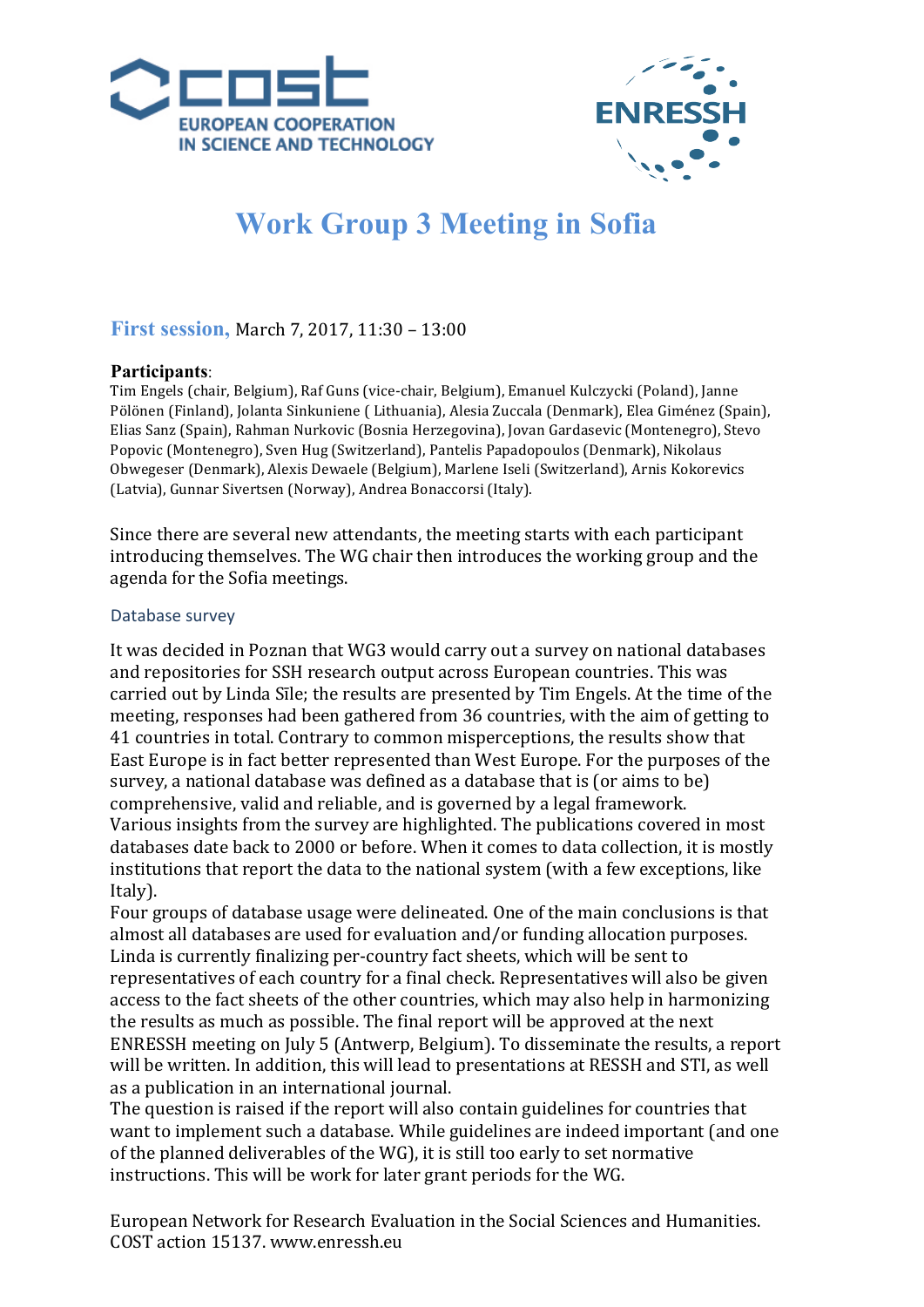![](_page_14_Picture_0.jpeg)

![](_page_14_Picture_1.jpeg)

A discussion is opened on the importance of technical and metadata standards. While the survey asked for these, the responses are rather varied. The main conclusion is that most – but not all – systems support  $OAI-PMH$ . It is suggested that the WG should work towards suggesting standards for technical formats and bibliographic description. This raises the question how far one should go: while a framework like FRBR has the advantage of capturing very rich relations between, e.g., editions, this also complicates description. Hence, it may be more realistic to focus on uses in the context of research evaluation rather than library systems. It is also mentioned that the way of working towards a European system might benefit from taking into account the most recent technological and ontological developments in relation to databases . An alternative method would be to start from lists of researchers and try to disambiguate based on Web resources. This is more akin to Google Scholar's way of working. It can be expected that, if ENRESSH does not build a European overview, some other player will try to do it this way. Indeed, this is what Google Scholar but also Microsoft Academic does. The difference is that the national databases covered in the survey have a responsibility regarding research evaluation, and it is an open question to what extent such commercial databases can be used for similar purposes. Still, the WG agrees that these are important evolutions that should be tracked.

## STSM Janne Pölönen

Janne Pölönen presents the results from his STSM stay in Antwerp in the context of WG3, where he worked on two tasks: comparison of the Flemish VABB-SHW database with the Finnish VIRTA database, and definition of key metrics for European cross-country comparison.

First, Janne explains the Finnish PRFS, which is an adaptation of the Norwegian model. The comparison with Flanders has mainly focused on journal articles in both countries in the period  $2011-2014$ . Overall, publication patterns in both countries are quite similar, with some differences. The share of publications indexed in WoS and Scopus has increased in Finland but seems to stabilize in Flanders. Coauthorship is more common in Flanders than Finland but inter-university collaboration in Flanders is slightly decreasing.

## WG3 meeting, March 7, 14:00 - 16:00

Attendance: Tim Engels (chair, Belgium), Raf Guns (vice-chair, Belgium), Emanuel Kulczycki (Poland), Marek Hołowiecki (Poland), Hulda Proppé (Iceland), Ginevra Peruginelli (Italy), Nina Kancewicz-Hoffmann (Poland), Hanna-Mari Puuska (Finland), Janne Pölönen (Finland), Jolanta Sinkuniene ( Lithuania), Alesia Zuccala (Denmark), Elea Giménez (Spain), Elias Sanz (Spain), Rahman Nurkovic (Bosnia Herzegovina), Jovan Gardasevic (Montenegro), Stevo Popovic (Montenegro), Sven Hug (Switzerland), Pantelis Papadopoulos (Denmark), Nikolaus Obwegeser (Denmark), Arnis Kokorevics (Latvia), Gunnar Sivertsen (Norway), Andrea Bonaccorsi (Italy).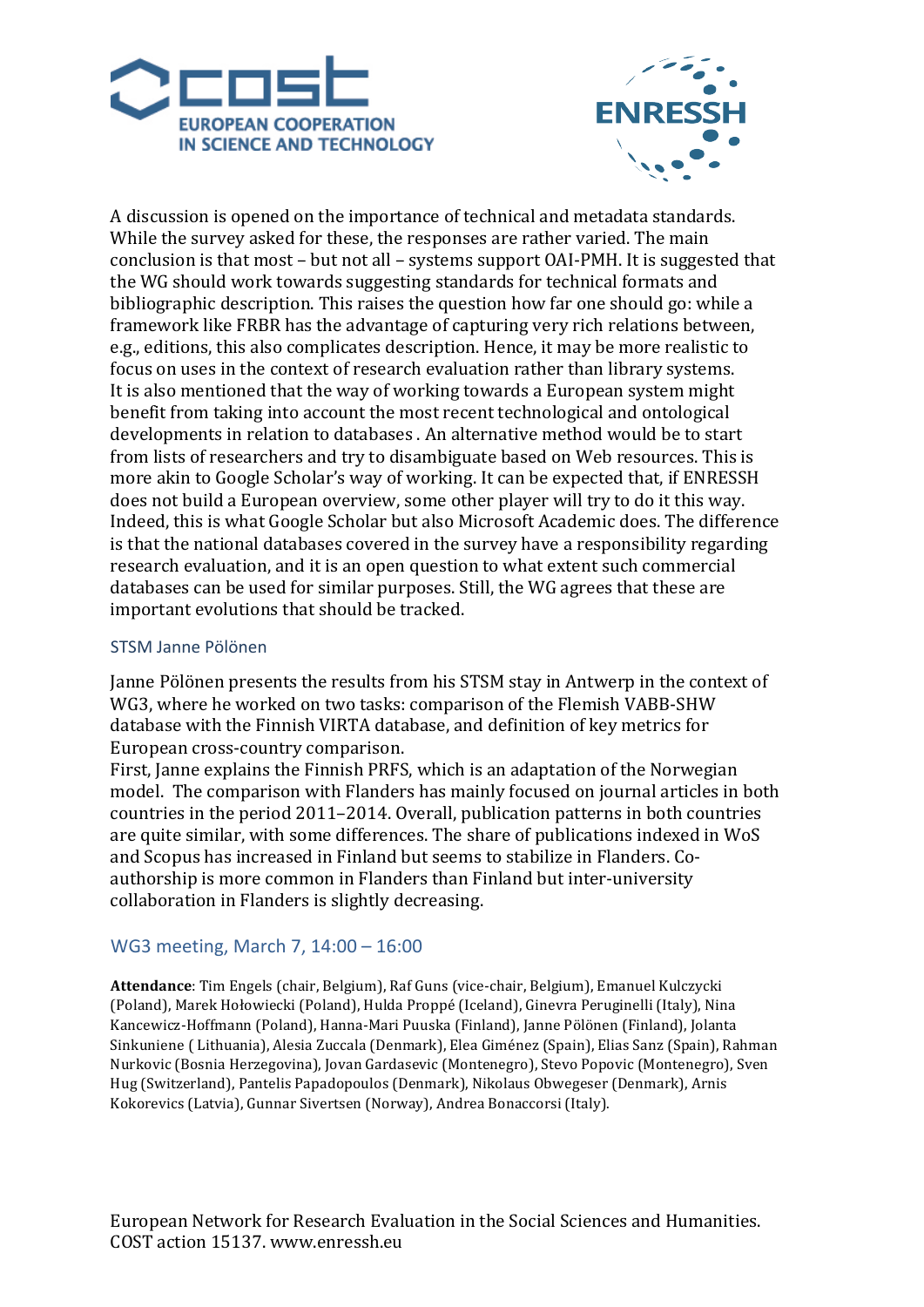![](_page_15_Picture_0.jpeg)

![](_page_15_Picture_1.jpeg)

## STSM Emanuel Kulczycki

Emanuel Kulczycki presents the results from his STSM stay in Antwerp in the context of WG3, where he worked on comparing the Flemish VABB-SHW database with PBN, the Polish Scholarly Bibliography for the period 2009–2014. The disciplinary structure used in Poland is complex: one needs to distinguish between scientific units, fields of science, and Joint Evaluation Groups. After careful analysis, four Joint Evaluation Groups were found that could be compared to disciplines in the VABB-SHW.

The results show that the publication patterns in both countries are remarkably different, with Polish researchers having a strong preference for publishing book chapters and publishing in Polish. The results also exhibit a very strong increase in the share of journal publications around  $2012-13$ , which reflects a policy change. Overall, the evolutions in both countries are mostly similar but they are at very different starting positions.

## Proposal for integrated data infrastructure for SSH

Hanna-Mari Puuska presents a proposal for developing an integrated data infrastructure for the SSH. After outlining the great variety of national systems and data models, she presents the Finnish VIRTA system as a potential solution. VIRTA is a data warehouse that can integrate data from different sources. It is currently used to aggregate publication data from Finnish research institutions (with automatic duplication and error detection) and transfer the data to funder systems and other services. Data are imported as XML, with an optional CSV converter available. The proposal is to expand VIRTA's use and apply it at the European level to integrate data from various countries. This would of course require work on finding the right subset of metadata that is attainable for all involved partners. The benefits include aspects like availability, quality, transparency, and usability. Current roadmap:

- Dec 2016: presented to VIRTA Steering Group
- Feb 2017: presented to euroCRIS board
- Spring-Autumn 2017: small pilot with limited number of countries
- 2018-...: wider implementation project

It is suggested that a document could be written to disseminate the initiative to other countries and to individual institutions.

## Book evaluation survey proposal

Elea Giménez presents an initiative to extend a previous study on assessment of scholarly books in European countries to other COST countries and to deepen the comparison of book evaluation systems. To this end, a survey has been launched at http://ilia.cchs.csic.es/encuestas/EuropeEval/, which should be filled out by March 15. The analysis of the results and the drafting of the resulting paper will then take place over the period March – May.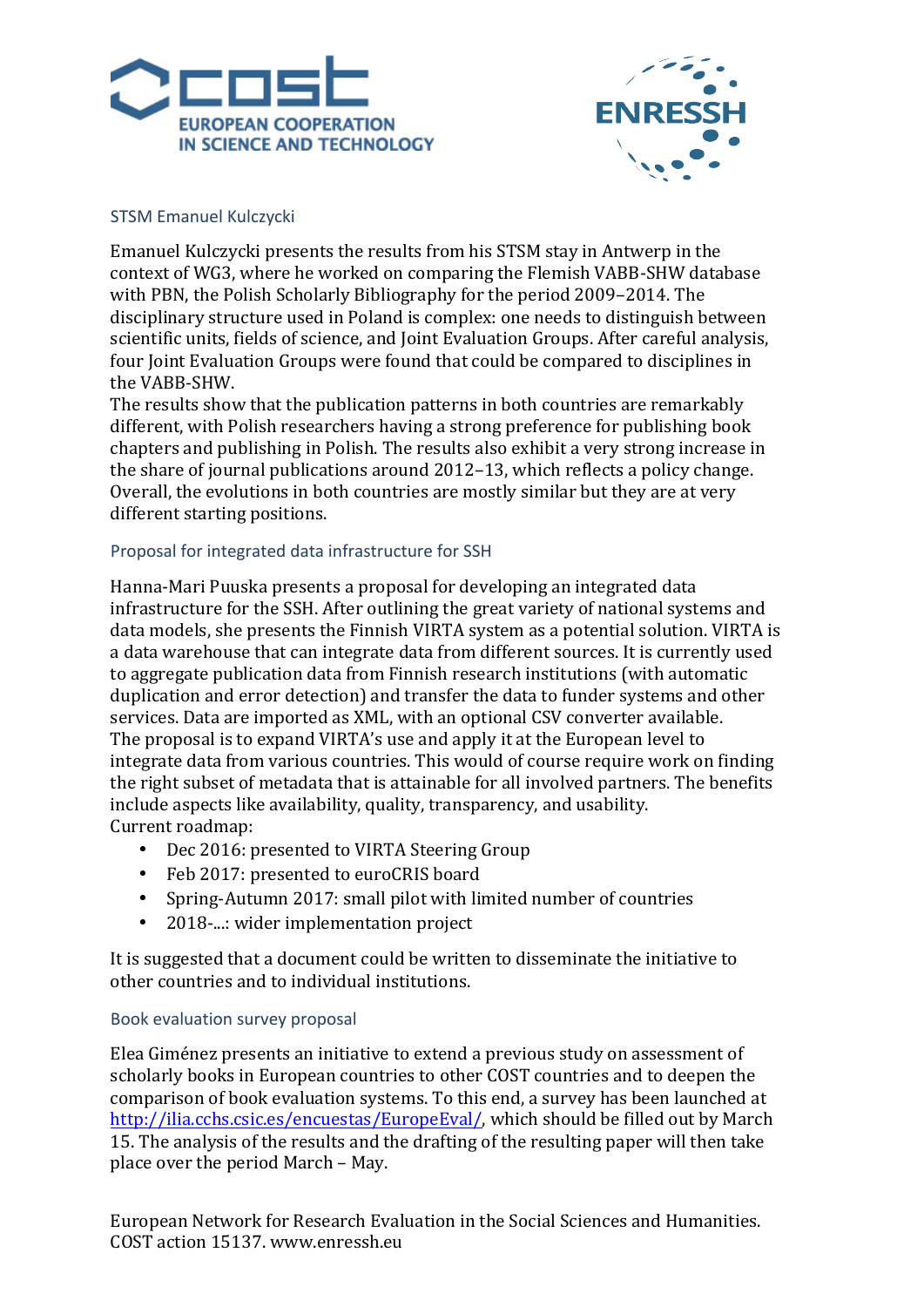![](_page_16_Picture_0.jpeg)

![](_page_16_Picture_1.jpeg)

Elea clarifies that, although public outreach books are important in themselves, the survey is focused on scholarly books. To get access to the survey, participants should contact Elea.

## Survey proposal for SSH metrics

Janne Pölönen presents a proposal to launch a European survey with basic indicators to assess cross-country differences in SSH publishing patterns, developed together with Linda Sīle. In several studies, a great variation in SSH publishing patterns has been observed across national, institutional, and disciplinary contexts. The idea of the survey is to get a better picture of the variation across national boundaries, while acknowledging that some difficulties will remain (such as the delineation of disciplines).

Participants from countries with a national database for research output that is suitable for (basic) bibliometric analysis will be invited to take part in the survey in March and April. It is anticipated that this work will lead to a presentation at the Nordic Workshop for Bibliometrics and Research Policy as well as a peer-reviewed iournal article.

## Predatory publishers

Raf Guns introduces the current problems relating to the question how to deal with so-called predatory open access publishers and journals in databases for SSH research output: the main data source (Beall's list) is controversial and has, moreover, disappeared in January 2017. This raises the question which other data sources can be used.

Emanuel Kulczycki provides an overview of the situation in Poland, where in 2013 about 600 journals were added to the B list; many of these were predatory open access journals. This highlights that in some countries the phenomenon is not marginal.

Gunnar Sivertsen explains the solution developed by the Nordic countries and ERIH PLUS, which have started collaborating with the Directory of Open Access Journals (DOAJ). In exchange for financial support, DOAJ shares internal information on their evaluation procedures: this way, it becomes possible to recognize those journals that have, for instance, engaged in editorial misconduct.

Finally, it is pointed out that there is a  $WG1$  subgroup on open access. This could be a topic for inter-group discussion at a next meeting.

## Proposal for estimating the total volume of SSH output in Europe

Due to lack of time, this agenda item will be introduced and discussed through email.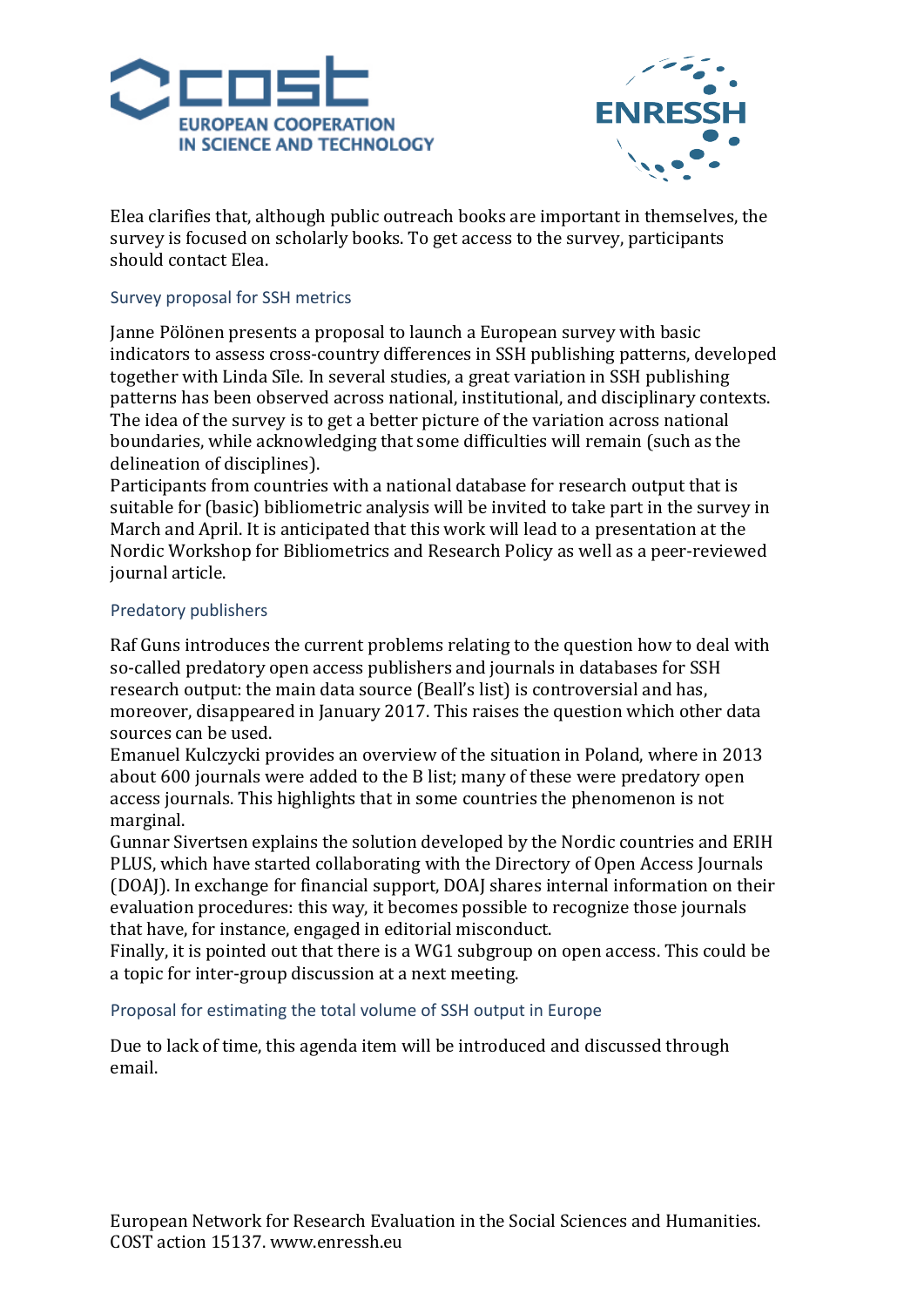![](_page_17_Picture_0.jpeg)

![](_page_17_Picture_1.jpeg)

# **Work Group 4 Meeting in Sofia**

## **First session, Tuesday 7th March 2017-03-13**

## **Participants**:

Elea Gimenez, Clémentine Gozlan, Raf Guns, Alexander Hasgall, Arleen Ionescu, Michael Ochsner, Elias Sanz, Angelo Tramountanis, Geoffrey Williams, Alessia Zuccala 

Matters in hand:

- Organisation of members area on website
- Organisation of the Zotero bibliography
- 1. The current members' area was introduced and the relationship between that and the hidden part of the download area was discussed. It was decided that the downloads would be used mostly for publically available documents or documents that did not require linking to a specific page. In all cases crosslinking would be carried out. The members' area would have a separate page for each WG and the ECI SIG with the leaders and vice leaders of each WG being given rights to that page. It was agreed that a meeting would be held between Geoffrey Williams, Antun Plenkovic and Angelo Tramountanis to work out the practical means of putting this into effect.
- 2. The second issue was the internal organisation of the Zotero bibliography and its links to the website. Currently, three Zotero sites exist, those of WG1, WG2 and the main database. It was decided to create a subcommittee to standardise between the two WG bases so that data cold more easily be transferred to he public database. A simplified system of tags would be prepared to ease information extraction in the public database. A series of sub-collections would also be used to ease access to areas of specific interest. Amongst these would be a list of all papers by COST members and a section for papers that count as action deliverables, the latter would be available on the download section. Current structure is as below. In the members area, published articles by WG members would be stocked; these are not necessarily open access but they can be shared amongst members for academic purposes. This is envisaged as a small repository of papers in high demand. The implementation of the public database would be discussed through an email exchange.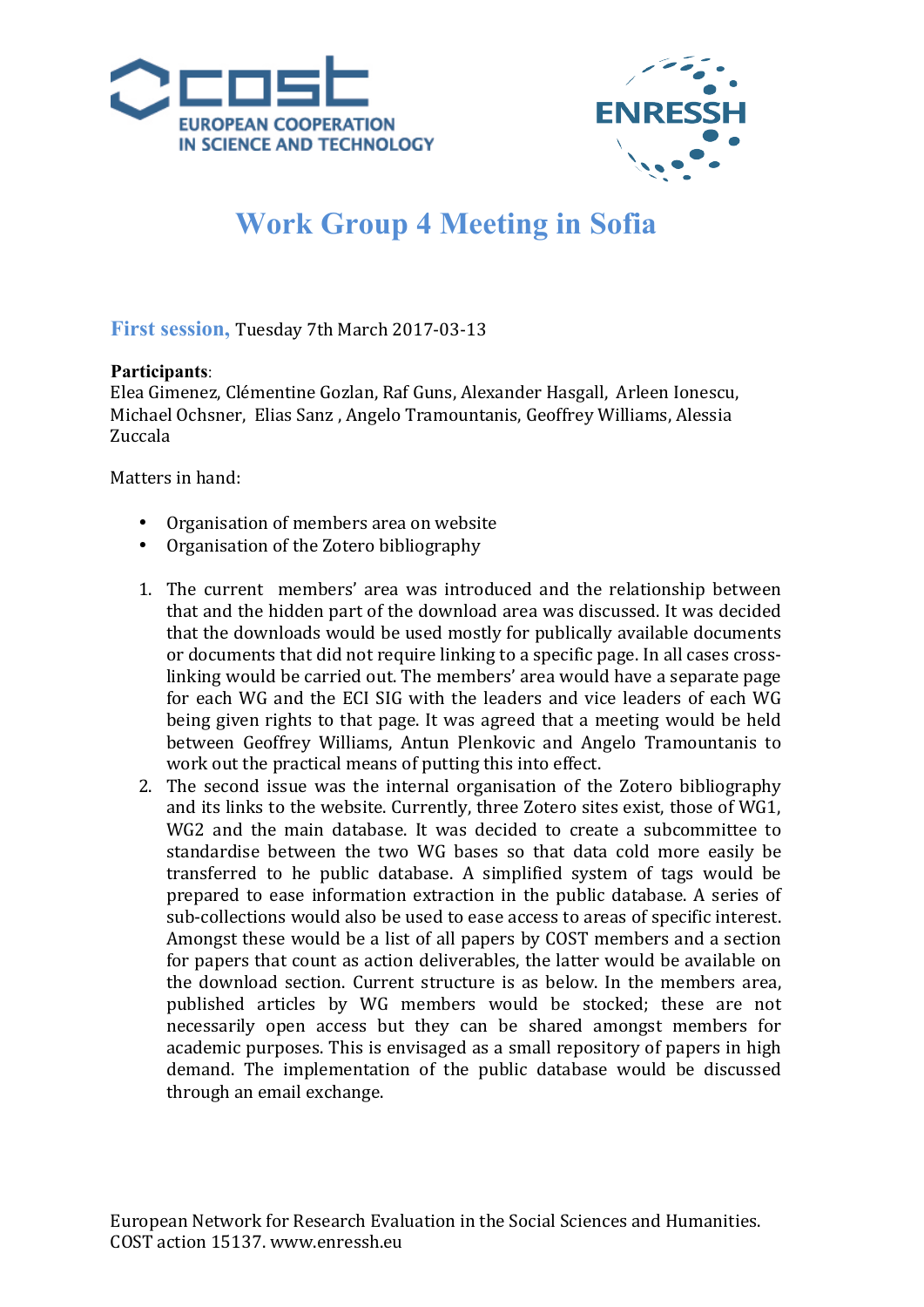![](_page_18_Picture_0.jpeg)

![](_page_18_Picture_1.jpeg)

| Bibliothèques de groupe                                                |  |  |  |  |
|------------------------------------------------------------------------|--|--|--|--|
| <b>ENRESSH</b>                                                         |  |  |  |  |
| Article_by_ENRESSH_participants                                        |  |  |  |  |
| <b>Bibliographies</b>                                                  |  |  |  |  |
| <b>Bibliometrics for the SSH</b>                                       |  |  |  |  |
| Book_evaluation in the SSH                                             |  |  |  |  |
| Dissemination_articles                                                 |  |  |  |  |
| Issues of SSH research evaluation (including resistance to SSH RE)     |  |  |  |  |
| Journal lists in the SSH, journal rating                               |  |  |  |  |
| Non-academic impact of the SSH                                         |  |  |  |  |
| Peer review in the SSH                                                 |  |  |  |  |
| SSH dissemination models, knowledge production (and career strategies) |  |  |  |  |
| SSH in research information systems                                    |  |  |  |  |
| SSH in research policies, SSH in HE systems                            |  |  |  |  |
| WG1                                                                    |  |  |  |  |
| WG <sub>2</sub>                                                        |  |  |  |  |
| WG3                                                                    |  |  |  |  |
|                                                                        |  |  |  |  |

In the afternoon, Geoffrey Williams, Antun Plenkovic, Angelo Tramountanis, Arleen Ionescu and Boris Mlacic to look at implementation of the members area. Antun Plenkovic and Angelo Tramountanis, both ECI, accepted to be deputy work group leaders. The structure was designed and tested. Prof. Williams will implement the structure under better WIFI conditions.

Post meeting exchange on Zotero

As many publications do not cover just one or a few disciplines but the whole of SSH (e.g. national DB of SSH research in country x), it is agreed to omit discipline of investigation in tag lists so as not to list every single discipline since many may never be discussed as such in the publication, only the aggregated whole.

All multiword tag names would be linked using the underscore as in ENRESSH\_author.

Tags would include:

- ENRESSH author
- ENRESSH deliverable

Concerning countries and languages, the ISO-shortnames (countries: 3166-1; languages: ISO 639-1 will be applied, thus the tag for the Netherlands and Dutch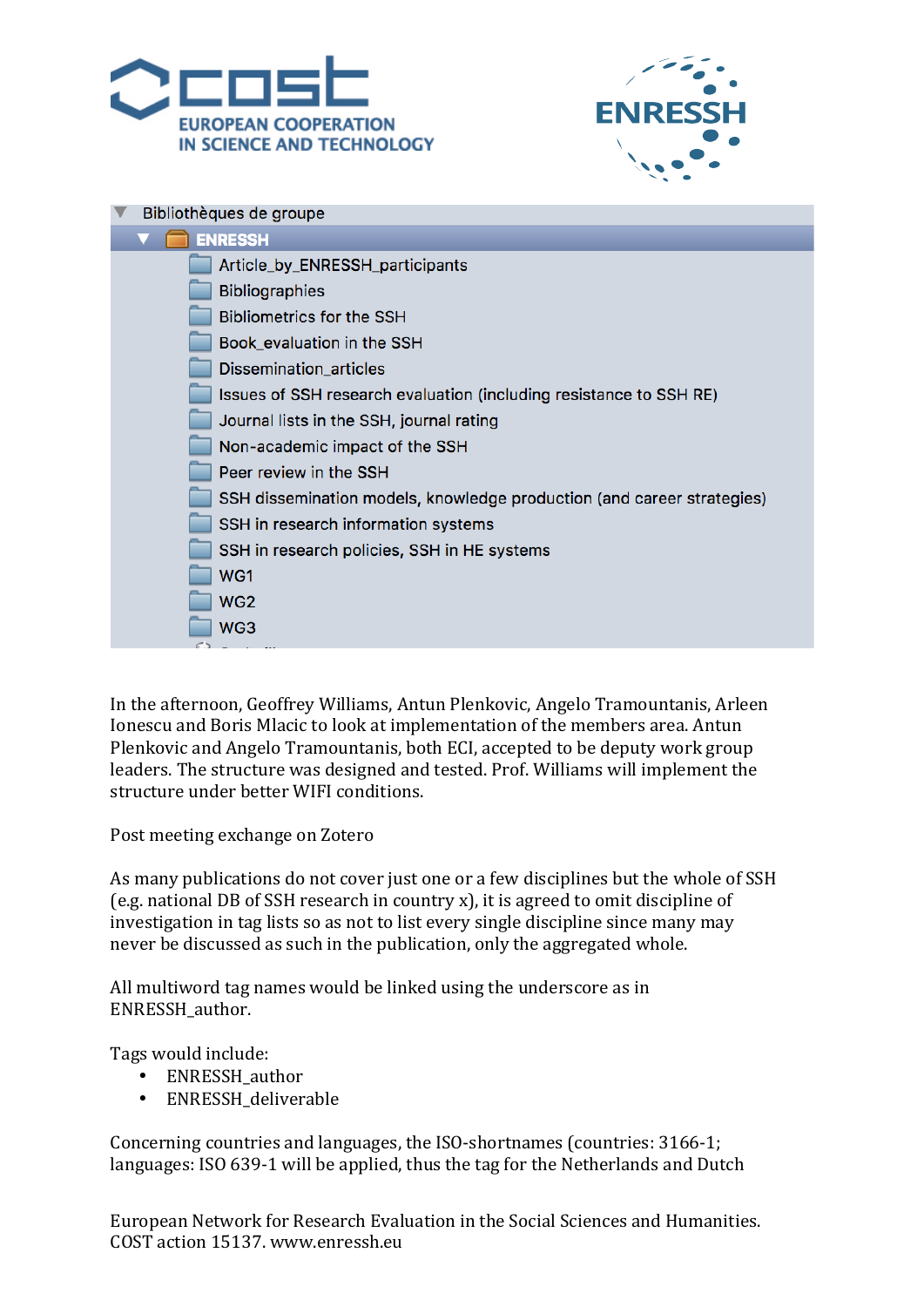![](_page_19_Picture_0.jpeg)

![](_page_19_Picture_1.jpeg)

language would be nl and differentiated by c for country and language. The Wikipedia lists of codes would be used:

- languages: https://en.wikipedia.org/wiki/List\_of\_ISO\_639-2\_codes
- countries: https://en.wikipedia.org/wiki/ISO\_3166-1

Thus, in practice we would find

- Country c\_nl
- Language l\_nl

The coding of disciplines is still under discussion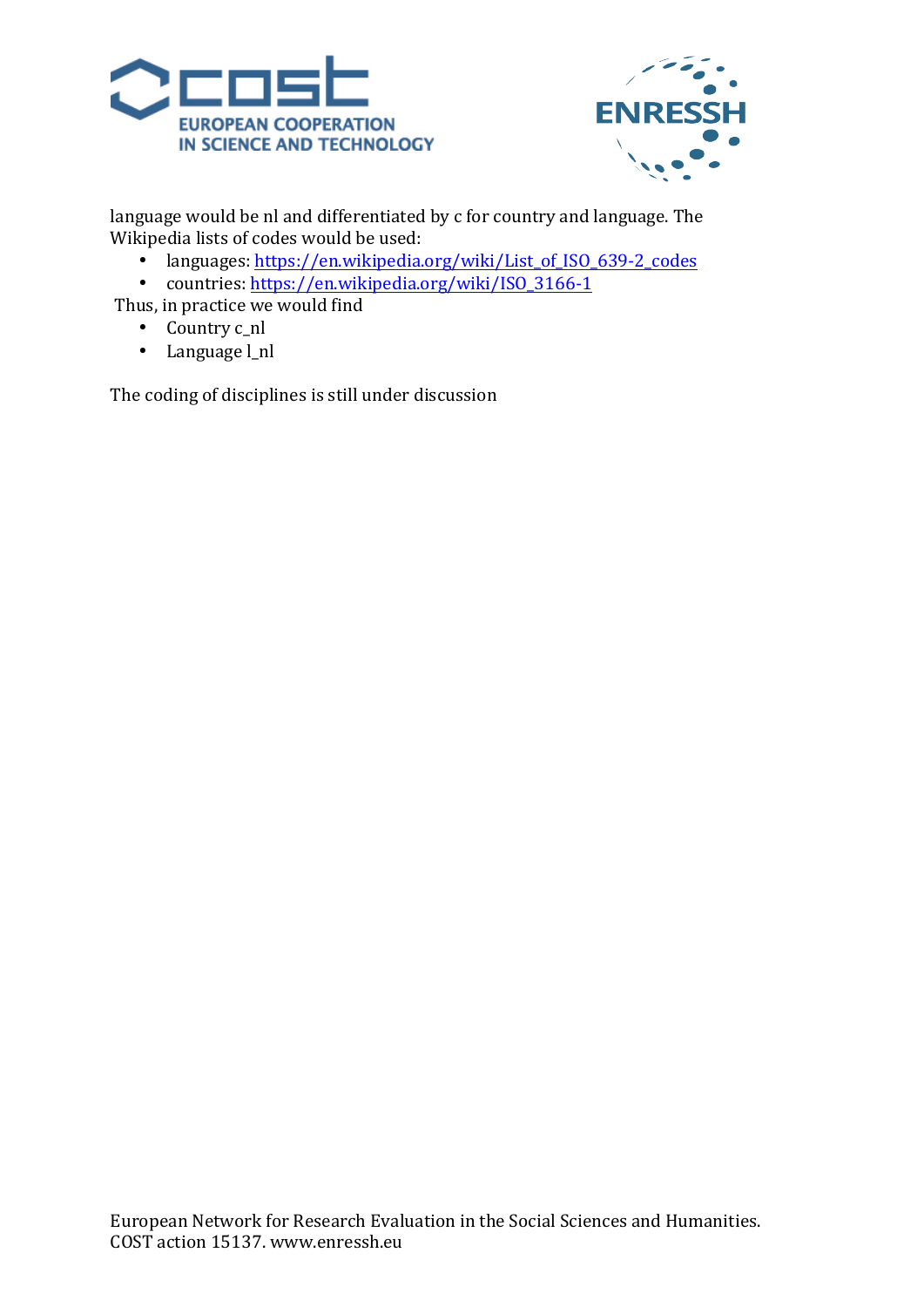![](_page_20_Picture_0.jpeg)

![](_page_20_Picture_1.jpeg)

# **SIG ECI Meeting in Sofia**

## **First session, March 08 (Wednesday), 09:00 - 10:30**

## **Participants**:

Emanuel Kulczycki, Marc Vanholsbeeck, Stéphanie Mignot-Gérard, Haris Gekic, Clémentine Gozlan, Geoffrey Williams, Michael Ochsner, George Afxentiou, Reetta Muhonen, Stevo Popovic, José Gabriel Andrade, Antun Plenkovic, Karolina Lendak-Kabok, Jovan Gardasevic.

The meeting started with goals, plans and deliverables of the SIG for ECI once again presented with the nearest goal of doing 2 pilot interviews per country until Antwerp meeting in July 2017. However, in the joint discussion it was decided to do **one** interview per country until Antwerp meeting so as to be able to decide on the optimal length of the interview, best methodology and the most important topic areas to be addressed in the other interviews.

The profile of the respondent: for the pilot interview it was decided to have as much of the disciplinary diversity as possible. The participants present at the meeting discussed potential disciplinary fields they would like to approach for the pilot interview:

| Researcher           | Country              | Disciplinary field              |
|----------------------|----------------------|---------------------------------|
| Reetta Muhonen       | Finland              | Higher education studies        |
| George Afxentiou     | Cyprus               | <b>Business Innovation</b>      |
| Michael Ochsner,     | Switzerland          | Psychology, Sociology           |
| Alexander Hasgall    |                      |                                 |
| José Gabriel Andrade | Portugal             | <b>Communication Sciences</b>   |
| Antun Plenkovic      | Croatia              | Psychology / Sociology          |
| Karolina Lendak-     | Serbia               | Law                             |
| Kabok                |                      |                                 |
| Stevo Popovic        | Montenegro           | Physical education              |
| Clémentine Gozlan    | France               | Emerging fields: Gender studies |
|                      |                      | / Climate change                |
| Haris Gekic          | Bosnia & Herzegovina | Geography                       |
| Stéphanie Mignot-    | France               | Sociology                       |
| Gérard               |                      |                                 |
| Marc Vanholsbeeck    | Belgium              | Interdisciplinary field         |
| Emanuel Kulczycki    | Poland               | Philosophy                      |
| Jolanta Sinkuniene   | Lithuania            | Literature                      |

For the pilot interview, the respondent should have 4+ years after PhD to make sure s/he has wider experience with evaluation.